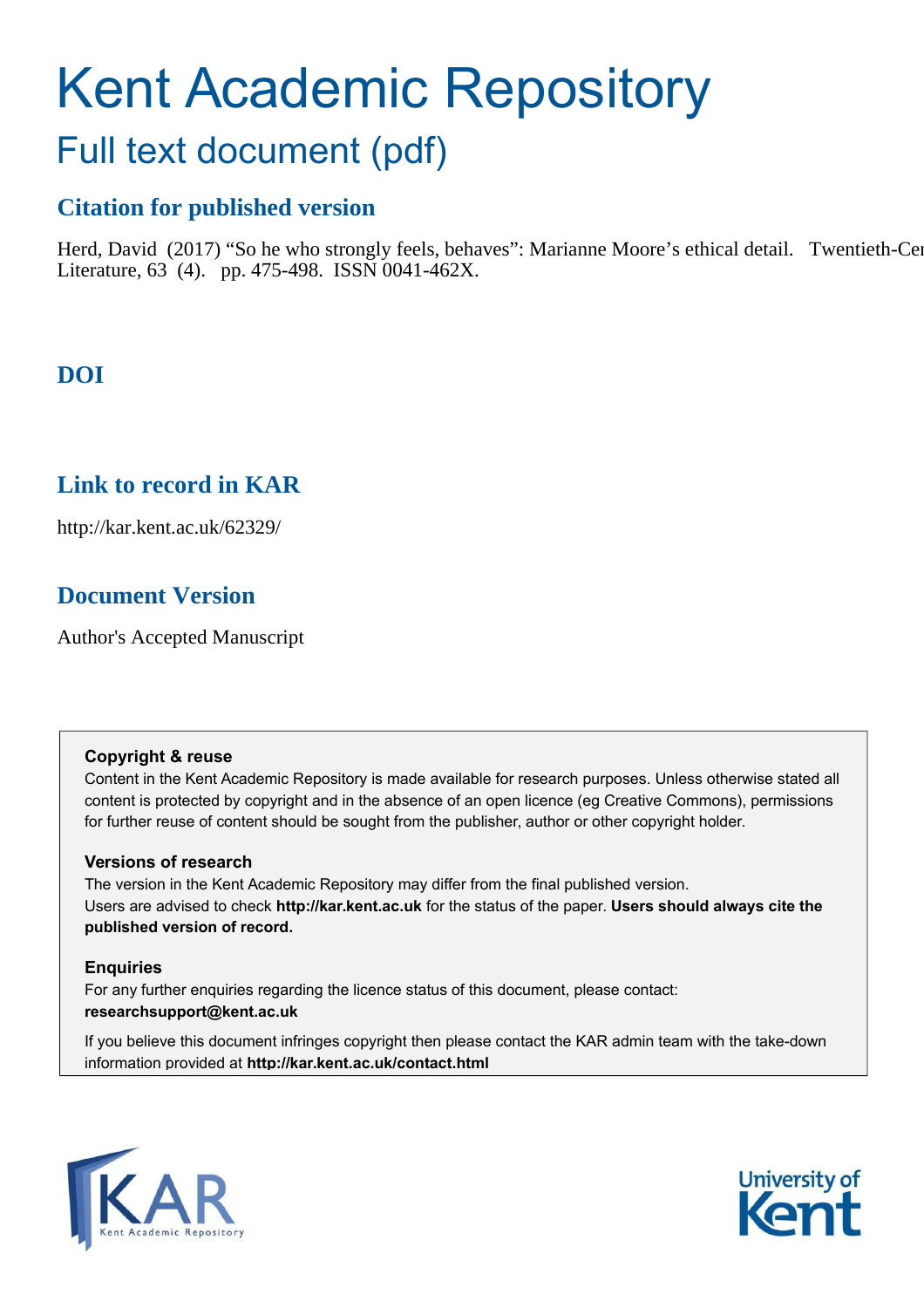#### **"So he who strongly feels, behaves": Marianne Moore's ethical detail**

#### **David Herd**

#### **1. Settings**

In a poetic career marked by a relative reluctance to issue general statements, Marianne Moore's essay "Feeling and Precision" has a particular value within her body of work, being a steadfast, if characteristically un-hyperbolic articulation of certain of her compositional principles.<sup>1</sup> There are other pieces in Moore's Complete Prose that present themselves in general terms; "Idiosyncrasy and Technique" and "Humility, Concentration, and Gusto" are notable examples. "Feeling and Precision" stands out, however, for the deliberateness with which it announces key aspects of her aesthetic, as a balancing of impulse and technique that captures something pivotal to her poetic intentionality. Written in 1943, the essay was of value not least as it provided a guide to her work of the previous two decades: to the radical experimentation of Observations and the rigorous crafting of the thirties poems. Significantly, however, the statement also constituted a move in an emerging mid-century conversation, forming as it did her contribution to the 1943 session of the then displaced international symposium Entretiens de Pontigny. What Moore arrived at, on the occasion of the symposium, shaped, as it was, by an intense awareness of the gravity of world affairs, was an articulation of her compositional principles that turned aesthetic convictions toward ethical concerns. The real interest of that turn, when regarded historically, lies in the continuity of her expression, in the manner in which she angled her existing idiom to contemporary events. What Moore lays out, in other words, in "Feeling and Precision" is a basis for ethical action underwritten by poetic conduct, where the continuity of the discourse lies precisely in the poetry's commitment to detail.

 Hosted that year at Mount Holyoke College in Massachusetts, and convened by the exiled French philosopher Jean Wahl, the 1943 gathering known as "Pontigny-en-Amerique" was an event of some importance for Moore, being the first time she met Wallace Stevens. As the Mount Holyoke archives record, Stevens and Moore each contributed to a week of talks under the heading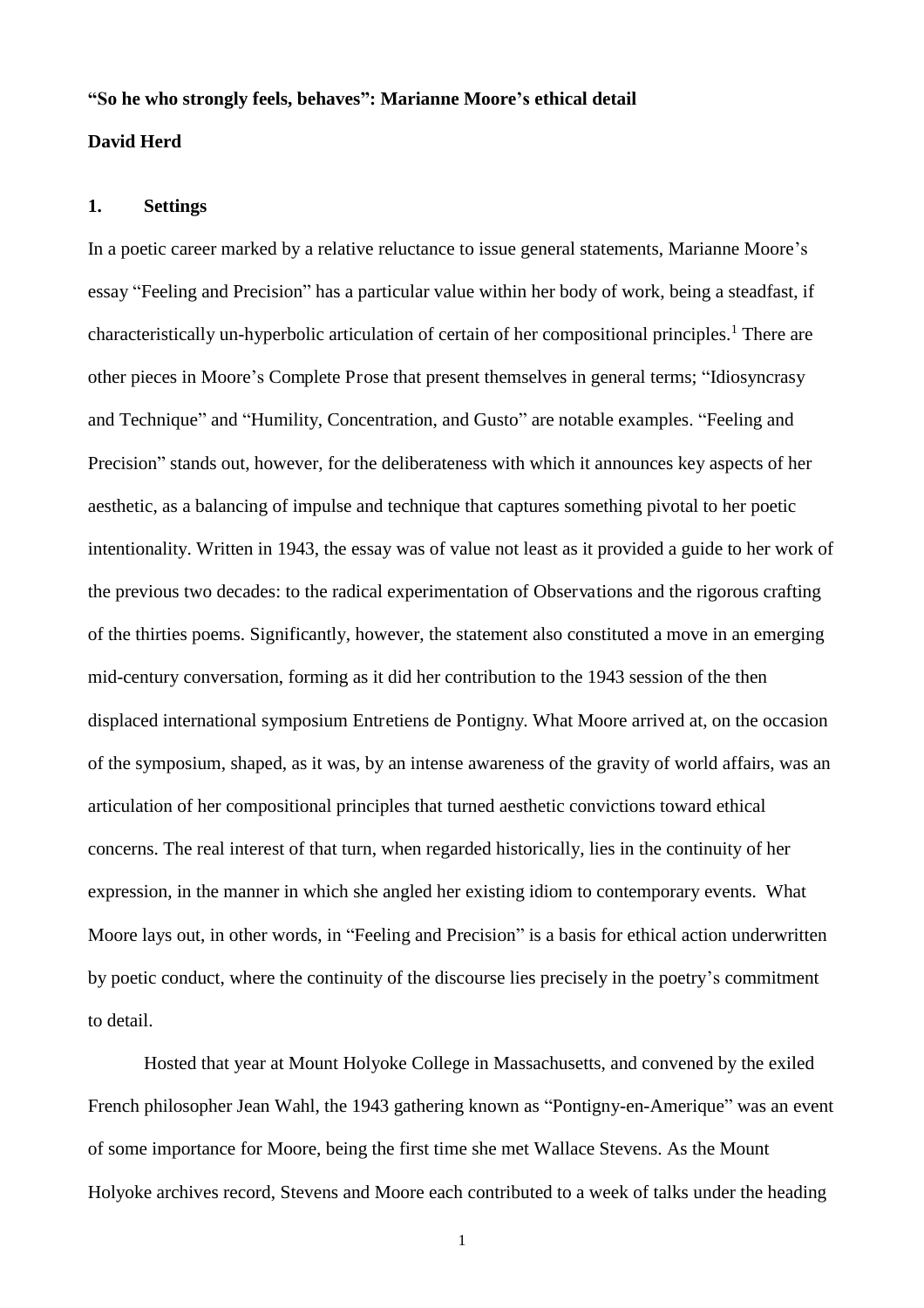Poesie, Stevens's contribution being his own singular aesthetic statement, "The Figure of the Youth as Virile Poet."<sup>2</sup> Running from 8 to 13 August, the series concluded on the Saturday with a general discussion featuring all the contributors: Moore and Stevens joined by John Peale Bishop, James Rorty and Wahl himself. Over and above the importance of the meeting with Stevens, however, what Pontigny also represented for Moore, as it did for all the event's contributors, was a significant gauge of her aesthetic position.<sup>3</sup>

Founded in 1903 by the medievalist Paul Desjardins, and informed, as Christopher Benfey has described, by Desjardins' "vision of the Latin Middle Ages as a time of pan-European humanistic exchange," Pontigny was conceived as "an international community of artists and thinkers" (3). Taking its name from the Cistercian Abbey in Burgundy where the convention first took place, and was hosted every year until 1939, Pontigny allowed in particular for the forging of close relationships between leading German and French intellectuals. Bergson and Benjamin were notable participants, with Blanchot convening the final symposium to take place at the Abbey before it was looted in 1940 following the invasion of France. The three occasions on which Pontigny was hosted at Mount Holyoke (in the summers of 1942 to 1944) were thus interim but highly charged gatherings; symposia in which the relation of intellectual life to global political crisis was explicitly and unavoidably at issue. Drawing on many original Pontigny participants then exiled in New York, notably Jacques Maritain (who would soon help shape the Universal Declaration of Human Rights), Marc Chagall and Roman Jakobson, the intention of the Holyoke gatherings was "to recover a vanished moment of prewar international cultural exchange" (Benfey, 5). Or as Henri Focillon put it: "Pontigny […] is a spiritual force that the death of Paul Desjardins and the occupation of Pontigny by the enemy must not be allowed to extinguish" (Heurgon and Paulhon, 733). Framed by Wahl, for whom poetic inquiry was vital to a re-calibration of contemporary philosophy, the discussions at Pontigny were of the utmost gravity as regards the relation of intellectual discourse to contemporary events. They were occasions, in other words, on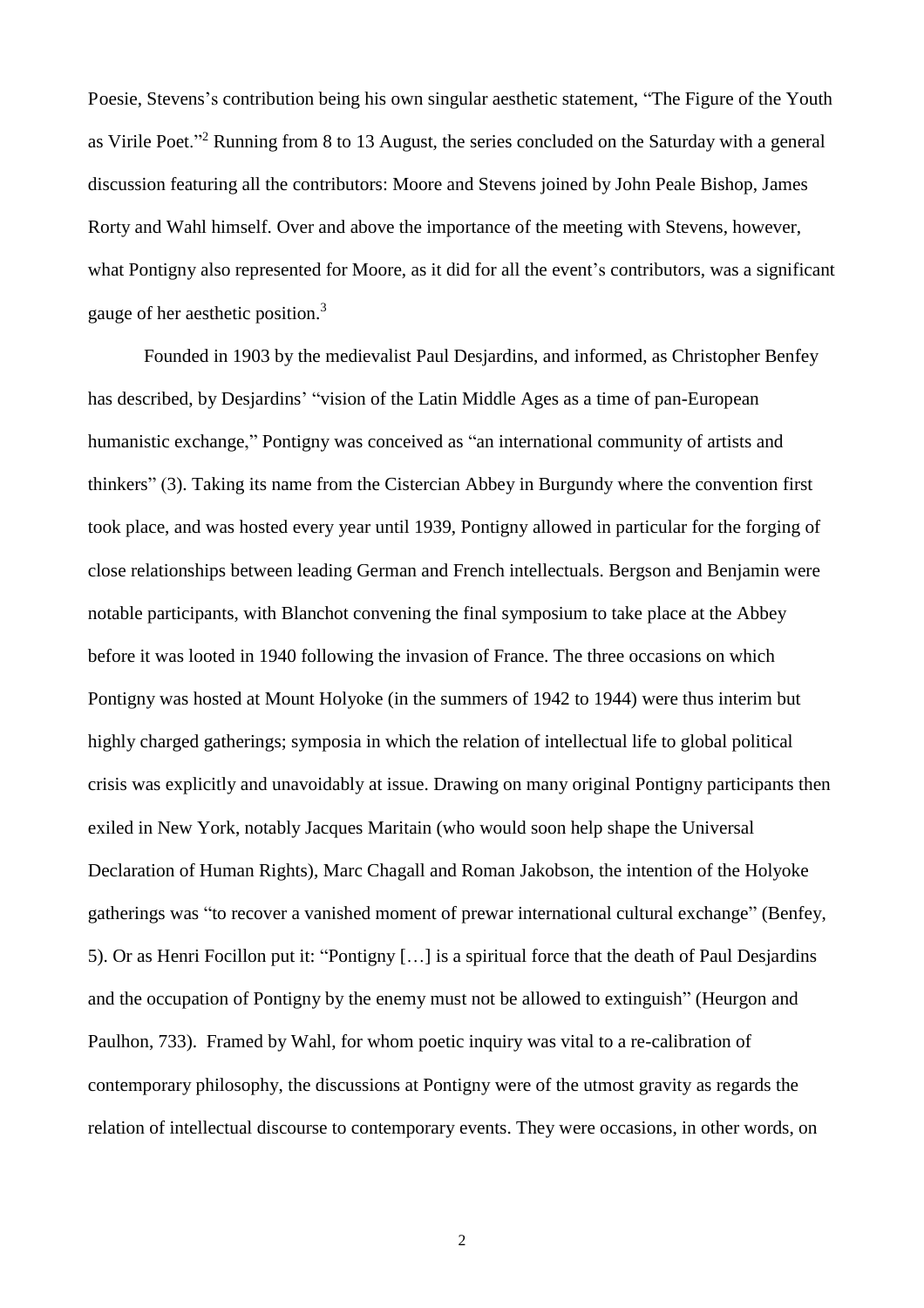which a poet's terms had to hold good, not only in relation to their own practice, or the practice of their peers, but relative to the wider intellectual economy.

 None of this is to imply that Moore's participation at Pontigny, in and of itself, triggered a shift in view, although it is clear from her correspondence that the impact of the event on her was strong. As she wrote to Elizabeth Bishop, "An unselfish experiment like that of the Pontigny Committee leaves a certain memory of exaltation, and a great desire to be of service to those who suffered" (Benfey, 9). The point, rather, is to register Moore's contribution to the symposium as a form of reckoning; to take the conversation that developed from and through Pontigny as a way of gauging the value of her intervention in the ethical discourse of the mid-century moment. What that intervention turned on, this article argues, is Moore's singular commitment to the force of detail, to appreciate which, it will be suggested, is to read the terms of "Feeling and Precision" in both directions. It is to recognize, in the first place, that her aesthetic experimentation of the 1920s afforded her a register through which to engage critical mid-century ethical debates. It is to appreciate also, however, that her commitment to the necessity of detail endured, that it remained foundational to the more discursive poems characteristic of her writing through and after the war.<sup>4</sup>

 The object of the essay is thus to sharpen criticism's understanding of Moore's ethical turn by gauging the specific gravity of the terms that frame the argument of her contribution to Pontigny. To do so is necessarily to revisit the contribution itself, but it is also to consider the discourse with which it intersected. What converged at "Pontigny-en-Amerique," as orchestrated by Wahl, was a set of considerations and intellectual responses that would continue to define ethical inquiry. To read Moore in relation to such considerations is to trace a singular relation between her version of modernism and the new forms of experimental poetry that emerged in America after the war. It is to register also, however, and in ways that criticism should endeavor to make clear, that a poetics of modernist description is once again resonant with our own ethical condition.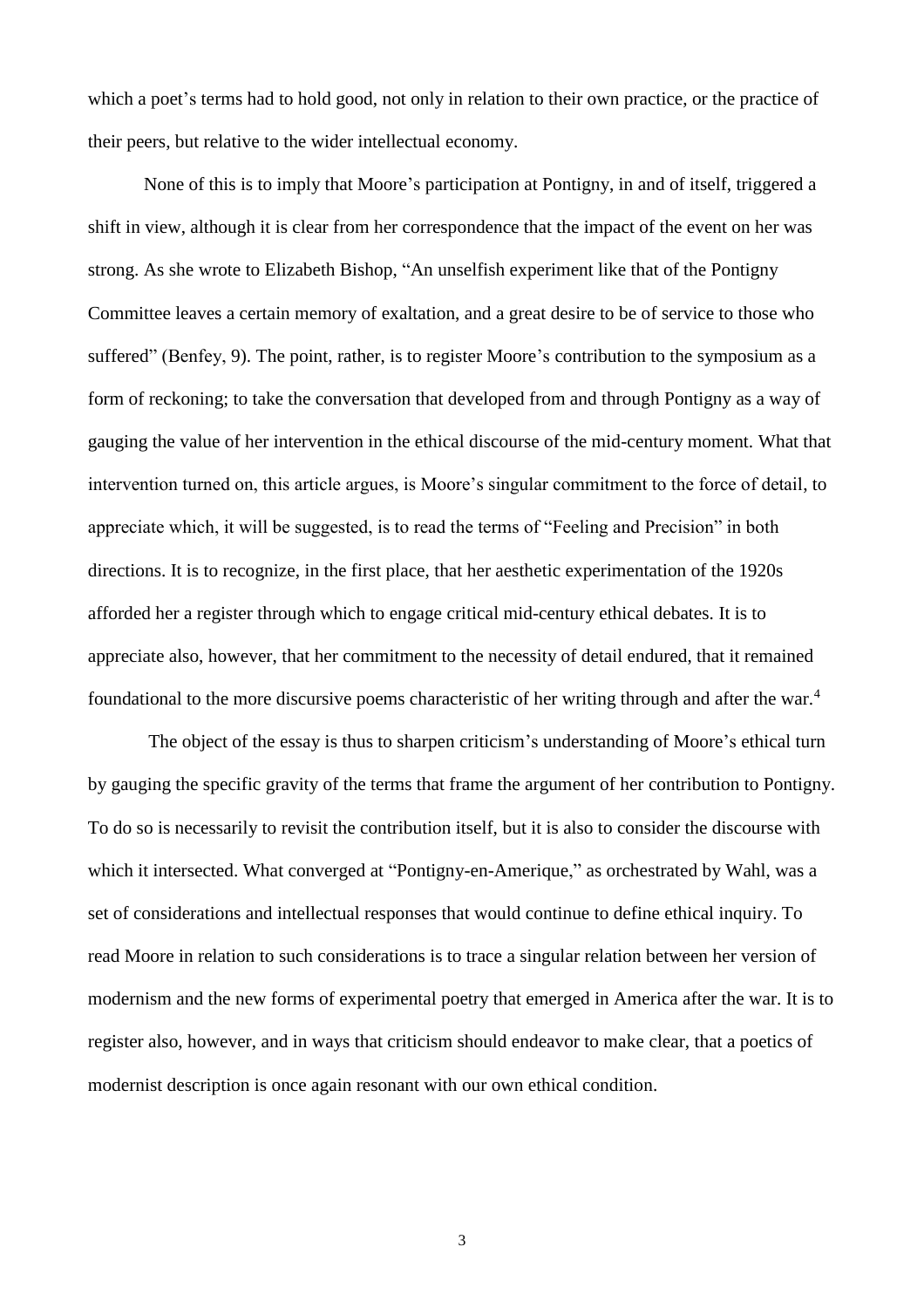#### **2. "Feeling and Precision"**

For any writer who received it, the invitation to contribute to the Mount Holyoke sessions of Pontigny constituted a call for a compelling enunciation of their position. With the fact of the war intensified by the presence of leading writers and artists in exile – Hannah Arendt, for example, recently escaped from Europe, was a significant contributor to the proceedings – the occasions necessitated a sure sense of how any given statement might contribute to larger intellectual concerns. For Moore, where that necessity settled was on the requirement for fastidiousness. As she put it, in "Feeling and Precision": "When writing with maximum impact, the writer seems under compulsion to set down an unbearable accuracy" (CPr, 396). Quite what is meant by an "accuracy" that is "unbearable" becomes clear as the essay moves towards its conclusion. Writing capable of maximum impact, on the other hand, is explained directly and in Poundian terms as "a diction that is virile because galvanized against inertia." With this in mind, what "Feeling and Precision" quite largely comprises is a series of recommendations for composition: towards certain kinds of word order, against adverbs, and on the preferred function of the connective (CPr, 397). The piece is Poundian, also, in its use of example, so that it presents a short history of literary precision, Henryson, for example, exemplifying "the artless art of conveying emotion intact" (CPr, 399).

 As such, as a series of recommendations and illustrations, "Feeling and Precision" functions as a guide to creative writing, a series of do's and don'ts for the apprentice poet.<sup>5</sup> How it differs from such a guide rests on the way exactitude of expression is held to underwrite an ethical relation, how precision is charged with and accountable to an ethical concern. This cuts both ways. In the first place, Moore takes precision to denote what one might term an authentic presentation of self. Socrates is given as the exemplar in this regard, Moore citing his observation that: "I would rather die having spoken in my manner than speak in your manner and live" (CPr, 398). What this means poetically, as Moore presents it, is principally an attention to rhythm, since, as she sees it, "You don't devise a rhythm, the rhythm is the person, and the sentence but a radiograph of personality"  $(CPr, 396)$ .<sup>6</sup> Rhythm, and the sentence that results, has the objectivity of the scientific reading, a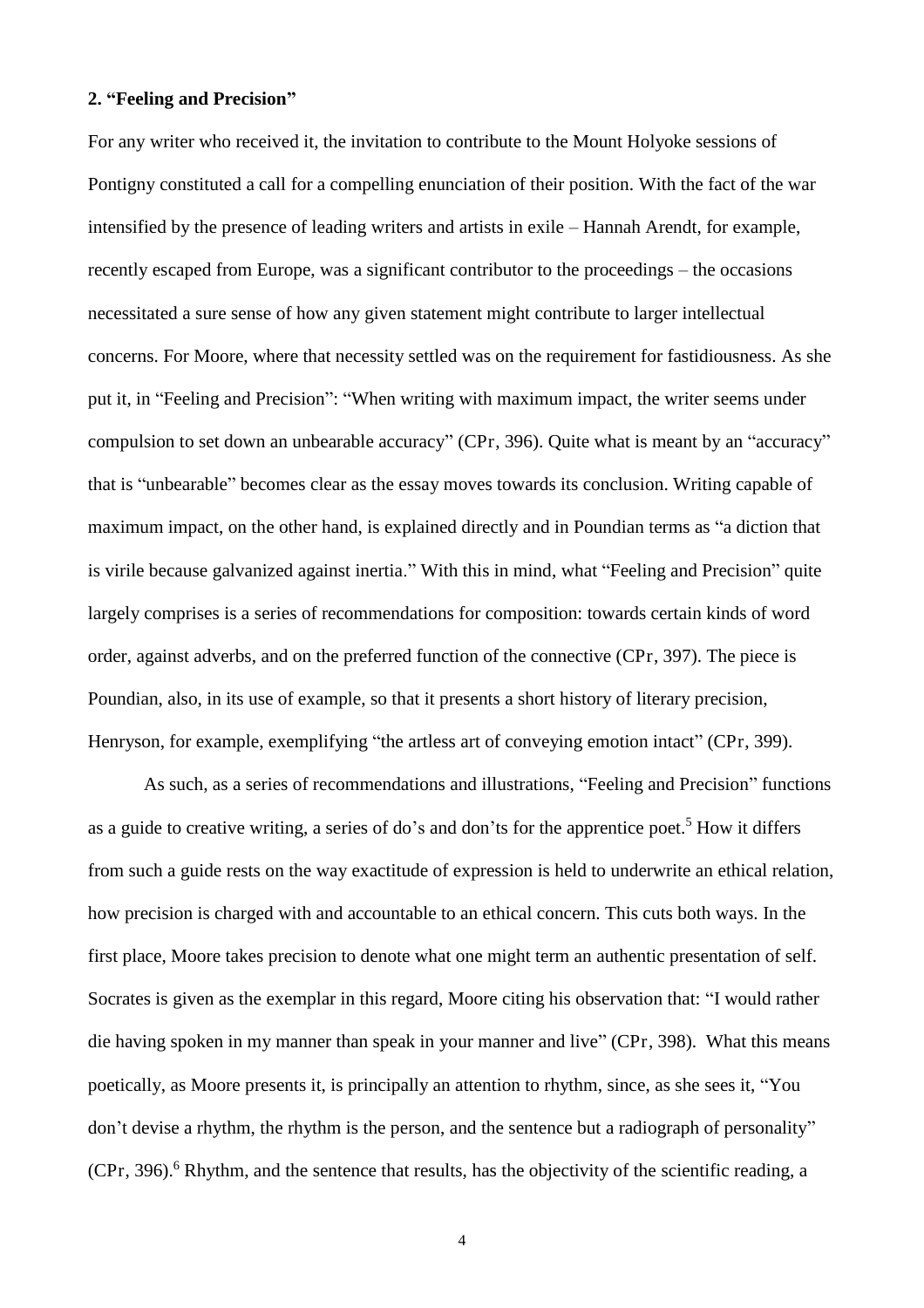measure of what in a subsequent piece she would call "idiosyncrasy," or as she put it in her Pontigny piece, with reference to her own "fondness for unaccented rhyme," "we must have the courage of our own peculiarities" (CPr, 398). What precision underwrites, in other words, is the idiosyncratic, that which (as Moore would later clarify in her Ewing Lecture at the University of California) "is peculiar to the person (the Greek idioma)," a cultural regard for which, Arendt was to argue at the same moment, was critical to an ethical condition (CPr, 514).<sup>7</sup>

What is at issue, however, in "Feeling and Precision," is hardly simply the self, crucial as idiosyncratic expression was to Moore. As she put it via the example of Rembrandt, but in the terms of Henry McBride:

It was as though Rembrandt was talking to himself, without any expectation that the point

would be seen or understood by others. He saw these things and so testified. (CPr, 401) Rembrandt is exemplary precisely because his fidelity to his way of seeing is matched by his fidelity to the objects that constitute his field of vision. What matters in the context of Moore's argument, however, is how McBride's observation modulates the terms, such that Moore's "compulsion to unbearable accuracy" becomes a form of testimony, the fundamental seriousness of which establishes the ground for her remarkable closing remark. As she puts it by way of conclusion, in a form that the mention of testimony anticipates but does not predict:

Professor Maritain, when lecturing on scholasticism and immortality, spoke of those suffering in concentration camps, "unseen by any star, unheard by any ear," and the almost terrifying solicitude with which he spoke made one know that belief is stronger even than the struggle to survive. And what he said so unconsciously was poetry. So art is but an expression of our needs; is feeling, modified by the writer's moral and technical insights. (CPr, 402)

As a conclusion, Moore's closing paragraph presents a characteristic move, arriving at a statement of general significance for which the ground has been carefully but also invisibly laid. Writing in dialogue with the occasion of Pontigny itself, with its clear injunction to address the wider ethical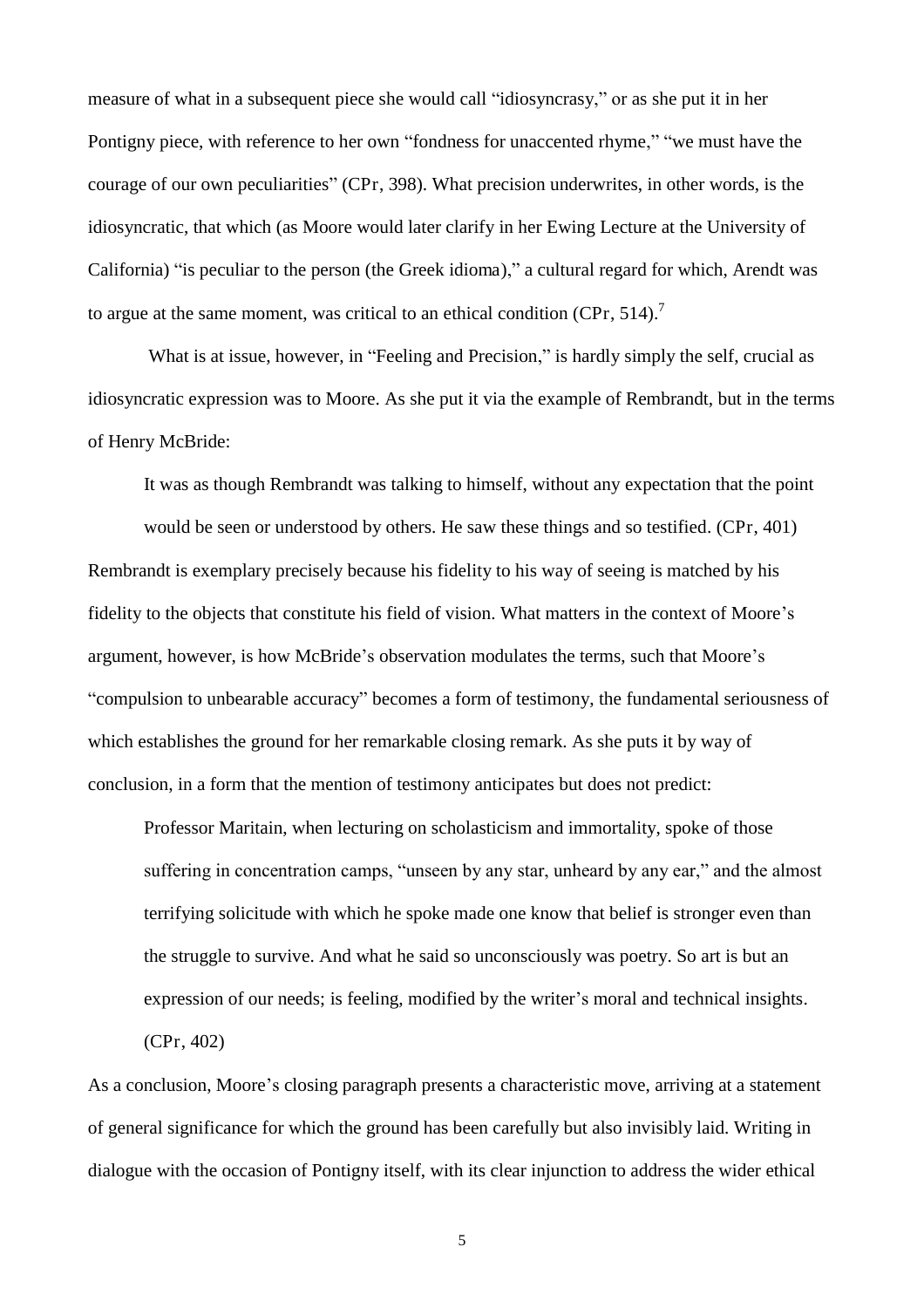context, Moore aligns feeling and precision with the contemporary political exclusion represented by the camps, the writer's "technical insights" having as their mandate the fact that suffering goes unseen and unheard. This is not to argue that, in order to address herself to the dialogue taking shape at Pontigny, Moore was compelled to adjust the terms of her aesthetic inquiry. Rather, precisely what she articulates is a disposition that first found expression in Observations, a commitment to "fastidiousness," which is to say "unbearable accuracy," that in the context of the war underwrites a substantive ethical position.<sup>8</sup>

 It is possible, however, and necessary, to be more specific. To be in dialogue with the occasion, with the shaping purpose of Pontigny, meant among other things to engage with a deepening inquiry into the discourse of feeling. For Wahl himself, Moore's interlocutor on the occasion, such a deepening inquiry required first and foremost a recognition of that "feeling of our kinship with the universe, which poetry has better retained" (Wahl 1948, xii). Wahl's place in the history of poetry, and in particular in its development as a discourse in relation to philosophy, was most notably registered by Stevens, for whom he was the dedicatee of "An Ordinary Evening in New Haven." What Stevens's dedication also registers, however, is the degree to which, as thinker, translator and intellectual organizer, Wahl captured his contemporary condition; the degree to which, by his various forms of question and intervention, he grasped and helped shaped the ethical temper of the mid-century period.<sup>9</sup>

To understand Wahl's role in the intellectual culture of his moment, it is important not least to appreciate the degree to which his reading of American writing shaped his thought. He was important for Moore herself because she figured in his edition of Ecrivains et Poètes des Etats-Unis des Amériques, an important early presentation of American Modernism to French readers. A sharper measure of the degree of his engagement with American writing, however – in which he found a suppleness towards temporality commensurate with Bergson – is the fact that when held in the concentration camp at Drancy after the invasion of Paris, the text by which he oriented himself was Moby-Dick.<sup>10</sup> Wahl escaped Drancy in the back of a butcher's truck, hiding amid the carcasses.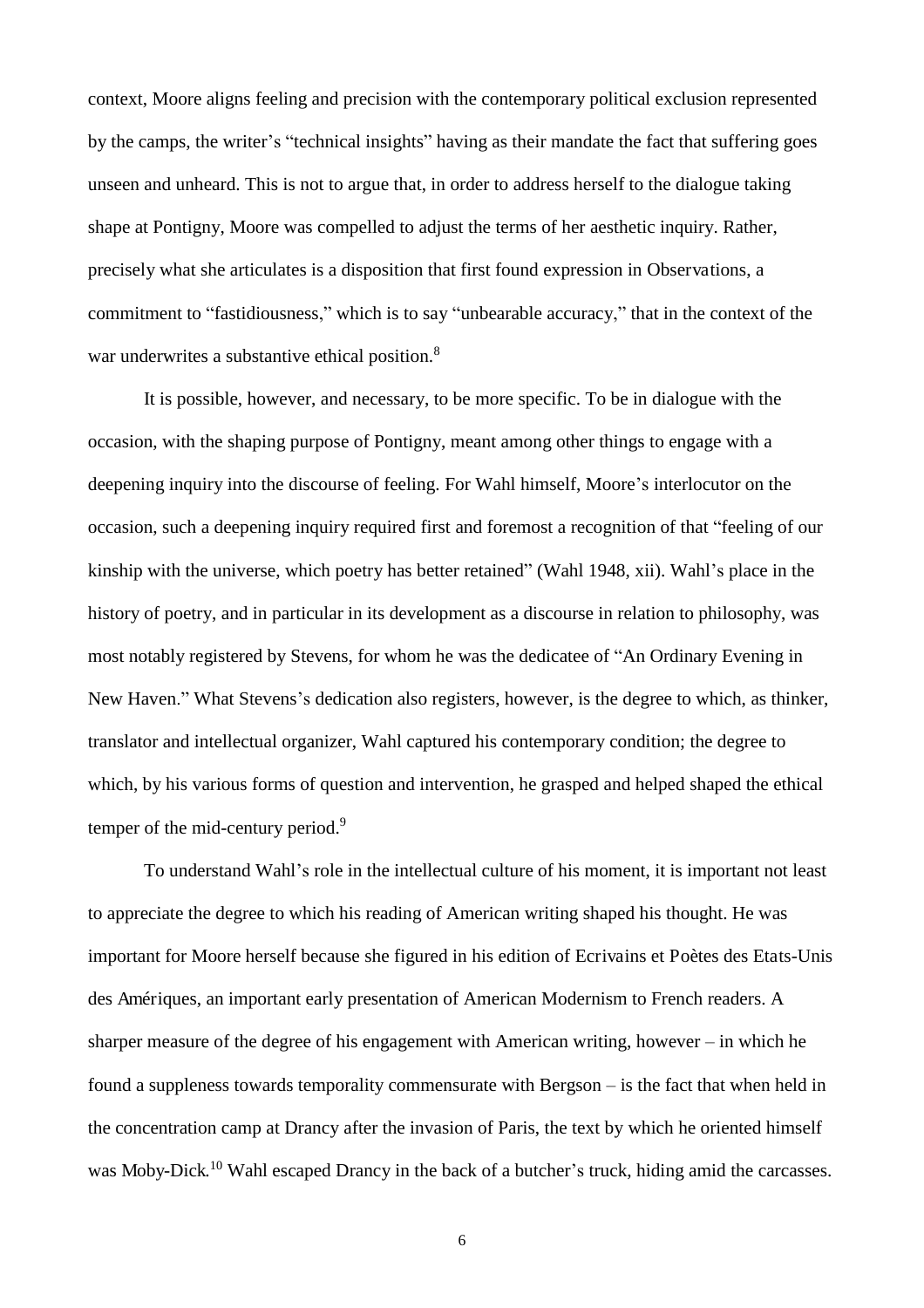His interventions in contemporary intellectual formations, this is straightforwardly to observe, were shaped both by wide reading but also by acute personal experience. As he would put it in the opening chapter of his most prominent English language volume The Philosopher*'s* Way:

The frames have been shattered. In fact, there are no longer any frames, and the very things that were in those frames have themselves disappeared. Thus we are confronted by an intricacy of phenomena of which the classical philosophies gave us no idea. We are in the presence of a no-man's land, even a no-word's land. (1948, 10)

What such zones unarticulated by philosophy called for, as Wahl saw it, was a sharpened sense of the "most subtle relations that constitute the real," where relations with both things and with persons were equally at issue. Things, according to Wahl (in terms that resonate with Moore) were to be recognized in their defining opacity, as "dense little worlds" having a "kind of inwardness which is closed to us" (1948, 220). As regards persons, on the other hand, what had to be appreciated fundamentally was the status of the other, and not just for the sake of the other – crucial as that consideration was – but for the sake of the self. Thus,

one of the characteristics of contemporary philosophical reflection about the relation between persons is this insistence on the necessity of other persons even for the constitution of my own person (1948, 229).

 As Benfey characterizes him, Jean Wahl's principal function in the intellectual economy of his moment was as high-level go-between, a stimulator across disciplines and cultures whose principal intellectual trace, it follows, lies in his significance to other people's work. In philosophy, where one chiefly finds that trace is in his most distinguished commentator, Levinas, who in "Jean Wahl and Feeling" (first published in 1955) acknowledges Wahl's importance while transposing his central category into a structure of analysis recognizably Levinas's own. Registering the urgency of arriving at newly resonant "affective terms," Levinas subscribes to the view that a renewed attention to "feeling" is necessary in "lead[ing] us toward a "bare, blind contact with the other" (1996, 114). Such a troubled affective sense of contact permits Levinas's own complicated sense of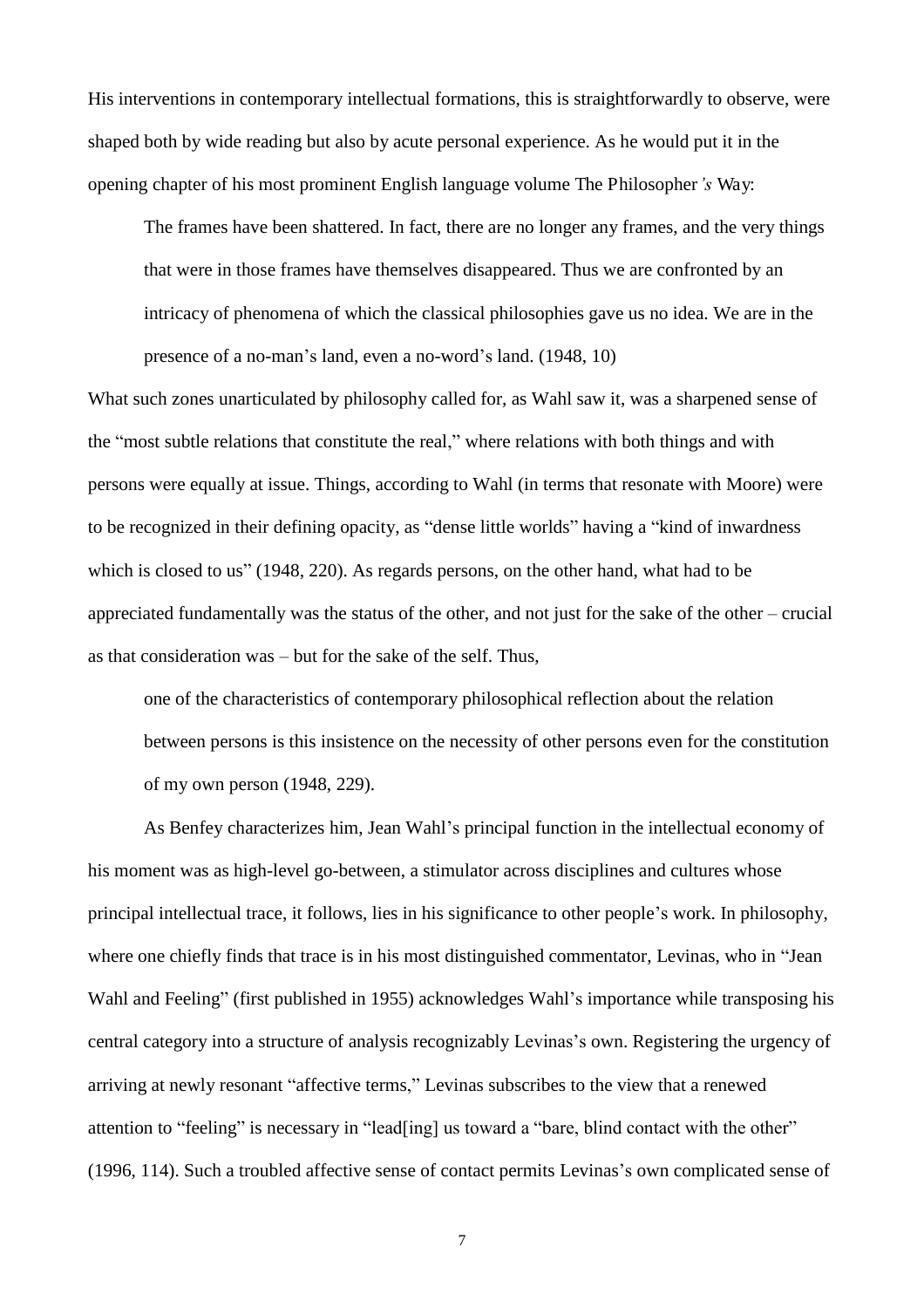ethical understanding, that understanding where, as he puts it, "there is both relation and rupture, and thus awakening of the self by the Other, of me by the Stranger, of me by the stateless person, that is, by the neighbor who is only nearby" (1996, 6). Or as he describes it more specifically in Totality and Infinity (for which Wahl is again the dedicatee), it is the face of the stranger that both entails obligation but also the awakening that comes of an obligation to act: "the being that imposes itself does not limit but promotes my freedom, by arousing goodness" (1969, 200). This is the position that Wahl had arrived at in noting "the necessity of other persons for the constitution of one's own personality." It is the position Moore also articulated in her war-time review essay "Who has rescued whom." Published in October 1944, the year after she had spoken at Pontigny, and in the same month that "Feeling and Precision" appeared in the Sewanee Review, Moore's review of Behold the Jew (a book-length poem by Ada Jackson) concluded with one of her characteristically sudden shifts towards abstraction:

Some do not believe that all nations are of one blood, and shrink from the un-fascist minister who says the star of David is not the enemy of the star of Bethlehem [….] And "while you read they die, they died"; they, by way of whom all our moral advantages have come. If we yet rescue them – those who are alive to be rescued – we are still in debt and need to ask ourselves who would have rescued whom (CPr, 403).

To situate "Feeling and Precision" as a contribution to the dialogue at Pontigny, a dialogue framed by Wahl, is to understand Moore as participating in a defining mid-century discourse.<sup>11</sup> Wahl is present in the articulations of both Stevens and Levinas because he had a compelling sense of contemporary ethics, calling for a new language of affections in ways that crossed both disciplines and cultures. Moore sought to articulate a similar requirement, where the medium of affective renewal was the compulsion to accuracy, a writerly exactitude that presented the idiosynractic self in its defining relations with persons and things. Technique was critical – the rigour of expression that constituted adequate description – but where the imperative for such description lay was in contemporary acts of political exclusion.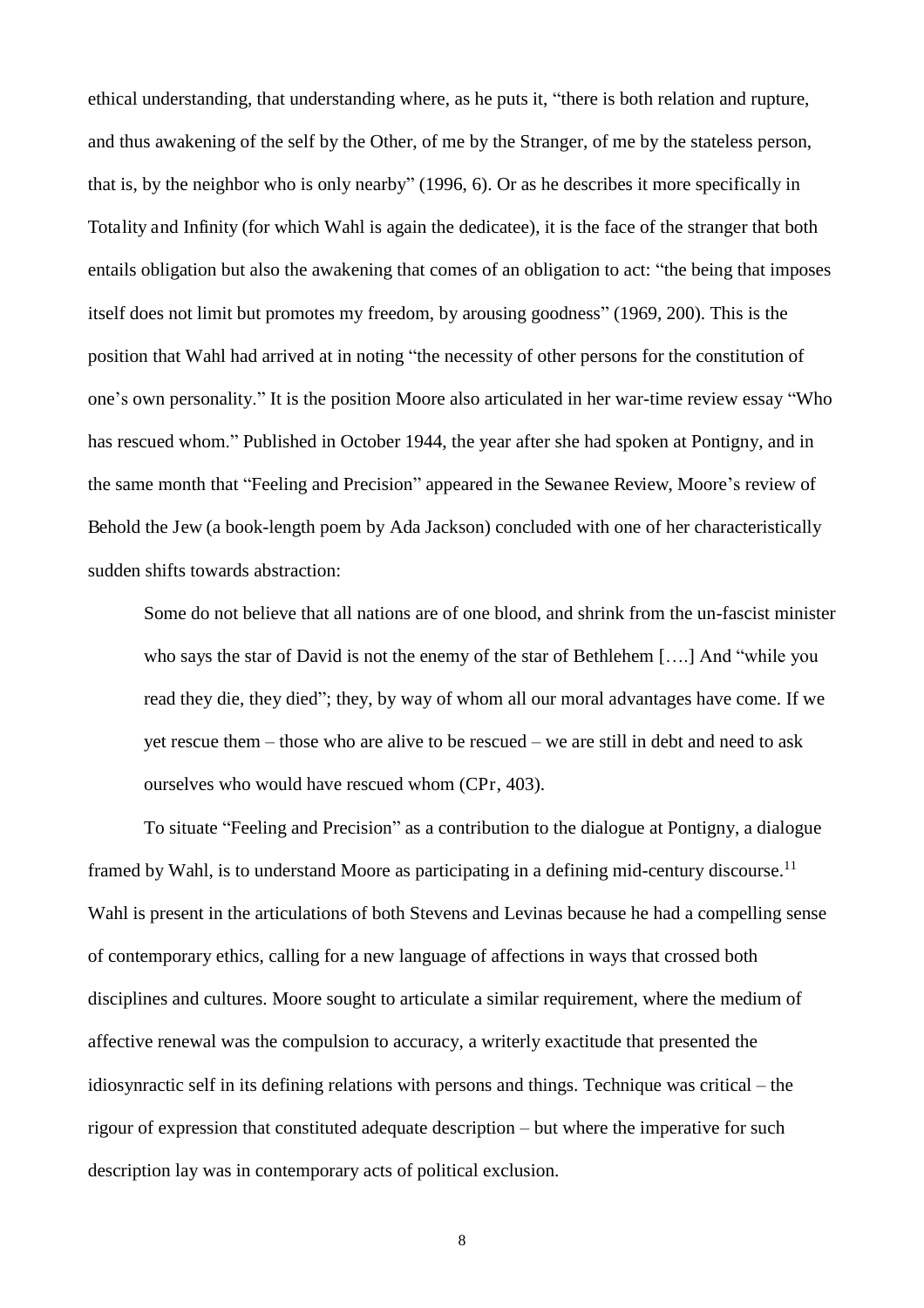#### **3. "In the Public Garden"**

Just as Marianne Moore's contribution to the dialogues at Pontigny provided a sharpened articulation of aesthetic imperatives she had arrived at in her pre-war work, so equally it gave shape to the ethical disposition that would characterize her poetry through and after the war. 'Feeling and Precision', to reiterate, is a transitional text. Thus, just as in Wahl's writing one finds the seeds of significant postwar ethical discourse, so in Moore's writing in that war-time moment one finds her developing a stance that bears significantly on our understanding of her relation to postmodern poetics**.** One way to observe this is through her poem "In the Public Garden," published in The Boston Globe in 1958 and in O To Be a Dragon a year later.

The poem matters in this context in two broad and related ways. In the first place, as is described below, it finds Moore abruptly addressing herself to an issue – the crisis of human movement – that was understood by 1958 to be a shaping legacy of the Second World War. It is a poem, in other words, whose principal concern is ethical but in which the ethical focus further tests the disposition "Feeling and Precision" had sought to evolve. The poem matters also, however, because in the way that it presents the public discourse of her moment, Moore's poem delineates different strategies for poetics in the postwar period. One such strategy, outlined by Al Filreis (in his extended reading of "In the Public Garden"), is to make the poem a space in which public discourse is framed for scrutiny. It is a strategy one can trace through Moore's work, not least in Observations, and which makes it possible to identify her, as Filreis does, with subsequent poetries that emphasise the readymade utterance as a determining device. To read the poem this way, however, while catching Moore's orientation towards public discourse, is to miss the intertwining concerns of feeling and precision that, as I argue, constitute Moore's steer for subsequent poetics.

 Written for the occasion of the Boston Arts Festival, "In the Public Garden" is, as Filreis observes, a highly purposeful poem that belies its sense of purpose – in which the moment of purpose, between the sixth and seventh stanzas, seems somehow to be stumbled upon. Until that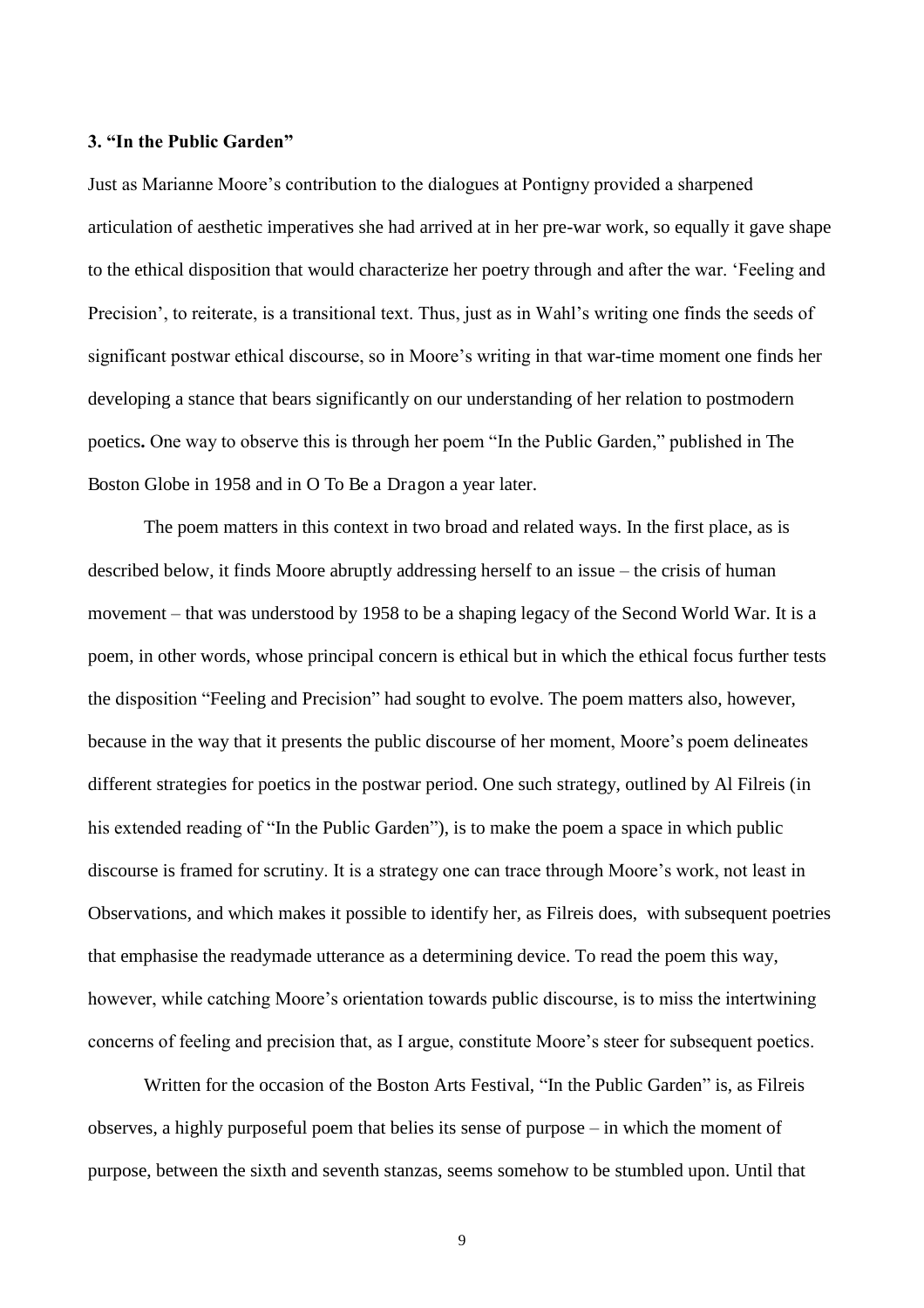point, the poet presents a syllabically elegant tour of Boston. We glimpse Harvard (partly through her conversation with a taxi-driver), the golden dome of Faneuil Hall, and Spring in the public garden ("more than usual / bouquet of what is vernal"). The poem shifts at the beginning of stanza six, the five stanzas that follow capturing the change of direction:

let me enter King's Chapel

to hear them sing: "My work be praise while

others go and come. No more a stranger

or a guest but like a child

at home." A chapel or a festival

means giving what is mutual,

even if irrational:

black sturgeon-eggs – a camel

from Hamadan, Iran:

a jewel, or, what is more unusual

silence – after a word-waterfall of the banal –

as unattainable

as freedom. And what is freedom for?

For "self-discipline," as our

hardest-working citizen has said – a school:

it is for "freedom to toil"

with a fee for the tool.

(CPo, 190-91)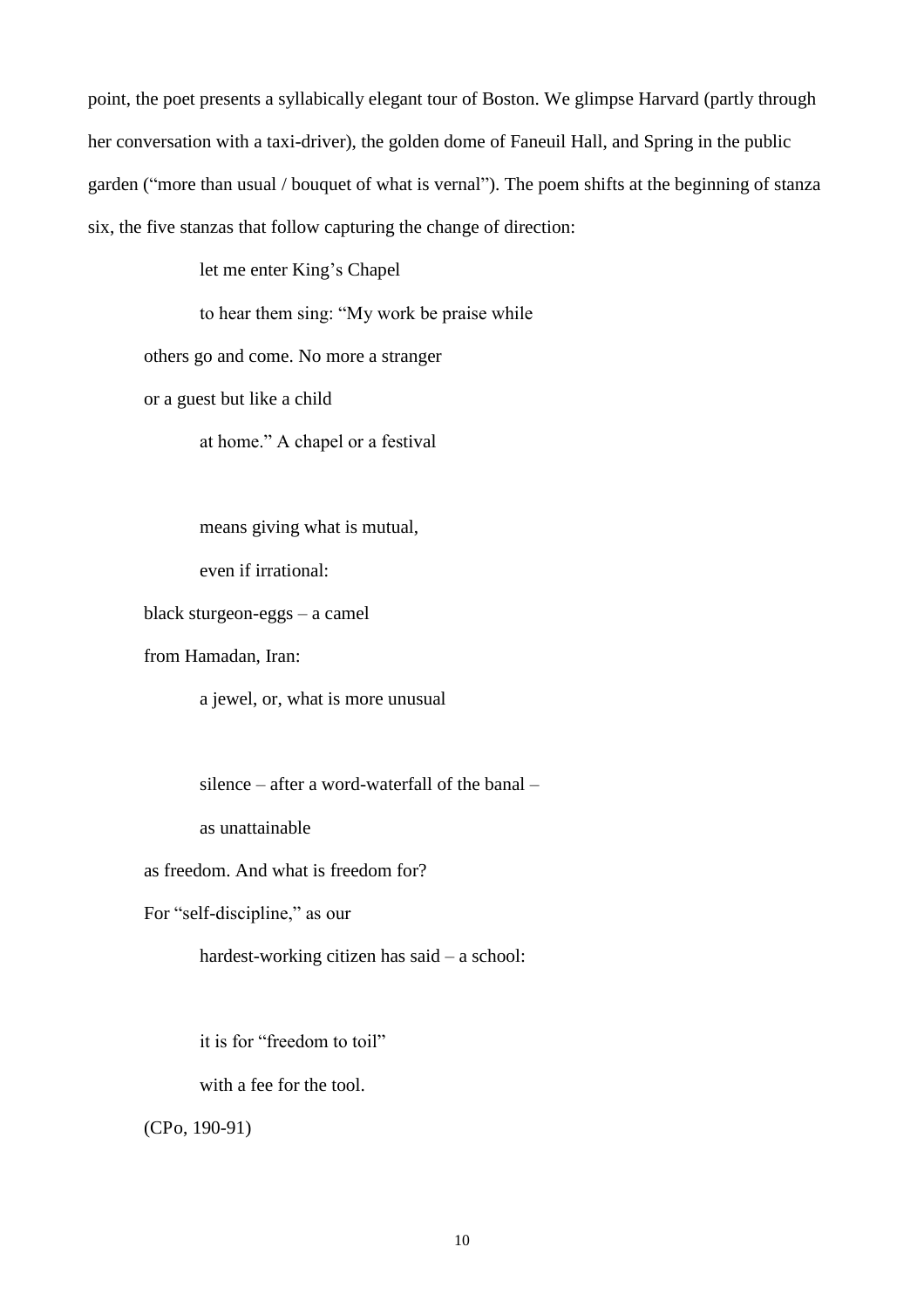To quote at length is to register a series of interruptions. In the first place, the poet interrupts her own itinerary by entering King's Chapel, established in 1686 as the first Anglican Church in New England, and therefore a significant building in Boston's colonial history. Prompted to a contemplation of the significance of a chapel and of a festival – that it "means giving what is mutual / even if irrational" – the poet interrupts herself a second time by mentioning a series of phrases on the subject of "freedom." As Filreis observes, the phrases are Eisenhower's, being excerpts from a 1958 article, "President Urges Junior Leaguers to Widen Good Work" (525). For Filreis, it is these phrases the poet refers to when she speaks of "the word waterfall of the banal," though neither the syntax (nor Moore's own voting record) can be taken as confirmation of this view. Either way, having referred to Eisenhower, the poem then interrupts itself a third time, only now more emphatically, by incorporating a phrase that wrecks its progress:

Those in the trans-shipment camp must have

a skill. With hope of freedom hanging

by a thread – some gather medicinal

herbs which they can sell.

Ineligible if they ail.

Well?

A "trans-shipment camp" is what would now be called, less euphemistically, either a refugee camp or a detention centre. If the former, it might refer, as Filreis observes, to the camps holding Congolese people displaced in the period 1958-60. If the latter, it might refer to Holocaust survivors held by the British on Cyprus as they attempted to reach Israel (525). Either way, it is a densely freighted phrase to introduce into a poem that only a moment before was contemplating downtown Boston – like somebody just built such a camp in the middle of the public garden and called on the poet to make an inspection. How the phrase sits in the poem's structure is interesting to note. Moore's syllabics can, in theory, accommodate any combination of sounds so the line itself is held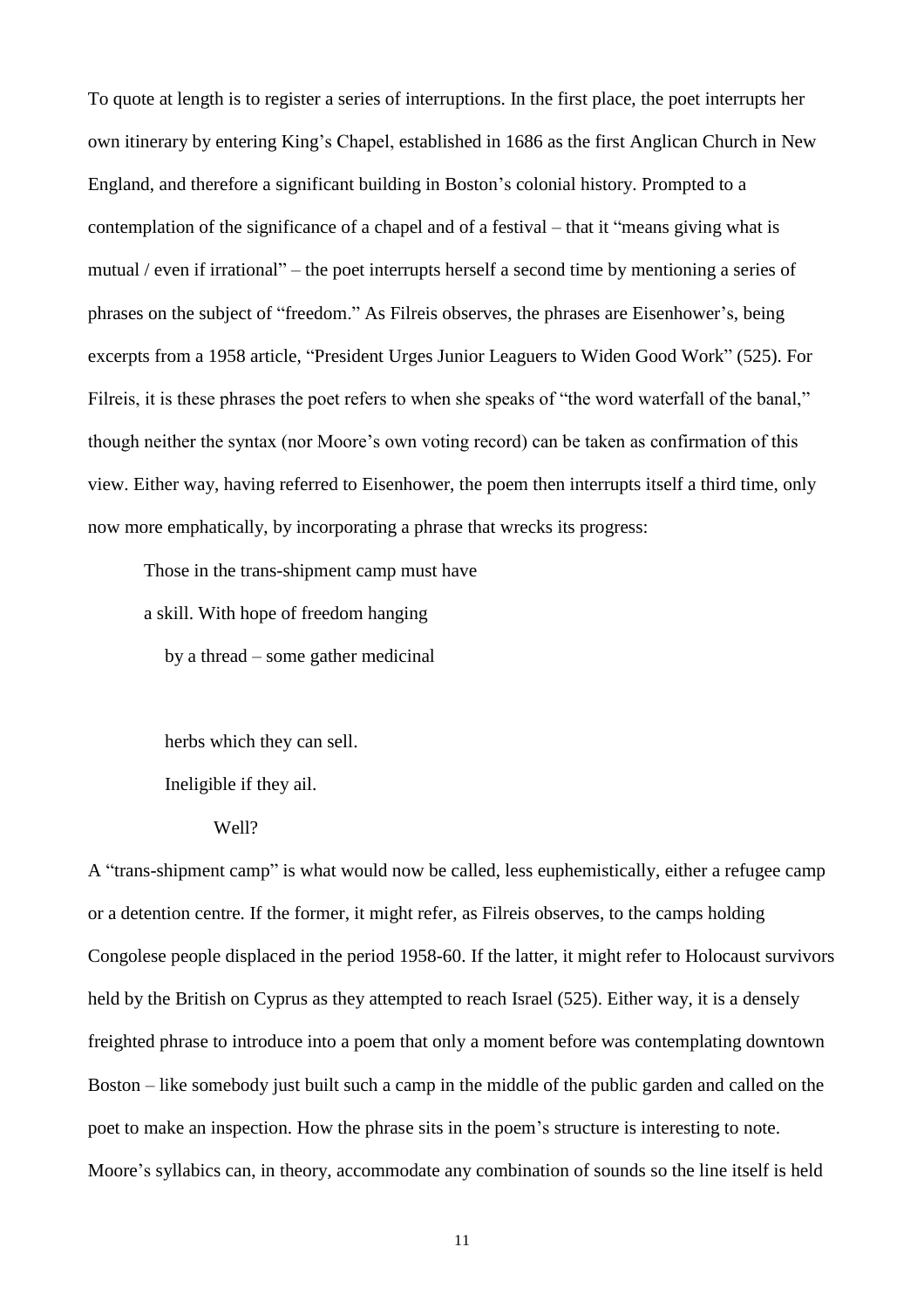intact. That the phrase temporarily disturbs the poem's poise is nonetheless indicated by the breakdown of her otherwise reliable stanza formation. Momentarily the otherwise stable five-line stanza form becomes, conspicuously, a three-line fragment. The real question, however, is not formal but semantic. How, that is, does one gauge the phrase's incorporation into the poem's field of meaning?

 For Filreis "In the Public Garden" is a continuation of Moore's "expression of a program for achieving accuracy and currency of political and civic rhetoric"  $(511)$ .<sup>12</sup> His objective, in part, is thus to re-establish Moore as a poet of enduring political and ethical purpose at a moment – the late 1950s – when her popularity could obscure such continued seriousness. What principally he hopes to establish, however, is a re-assessment of Moore's relation to the New American Poetry, a context he revisits with reference to Burroughs's collaborations with Brion Gysin.<sup>13</sup> Filreis is right that such a re-assessment is necessary, both to our understanding of Moore and of the New American Poetry; where I differ is in the reading of Moore's aesthetic strategies that results. Thus, as Filreis reads it, the key phrase in Moore's poem is "word-waterfall of the banal," pointing as it does to a linguistic condition that for Burroughs and Gysin, just as (as he sees it) for Moore, the necessary response is the cut-up. The comparison is a stretch, as Filreis knows, his point being to establish a broad literary consensus around the practice of the ready-made, for which interpretation, in Moore's case, there are some grounds. Thus from this point of view, Eisenhower's language is excised in order to expose its deficiency, a practice that in Moore one can clearly trace to the brilliant acts of collage that constituted Observations. As Filreis sees it, then, Moore should not be read at a generational remove from the impulses of the New American Poetry, but as coinciding with them, addressing the failings of civic discourse by placing it on display. This is broadly true. However one reads the tone of Moore's references to Eisenhower in "In the Public Garden," and for all that she was reluctant to offer praise when reviewing Allen's anthology, there certainly were continuities between her compositional practice and certain practices of the New America Poetry.<sup>14</sup> James Schuyler, for instance, as I have argued elsewhere, writes (and collages) directly out of the Marianne Moore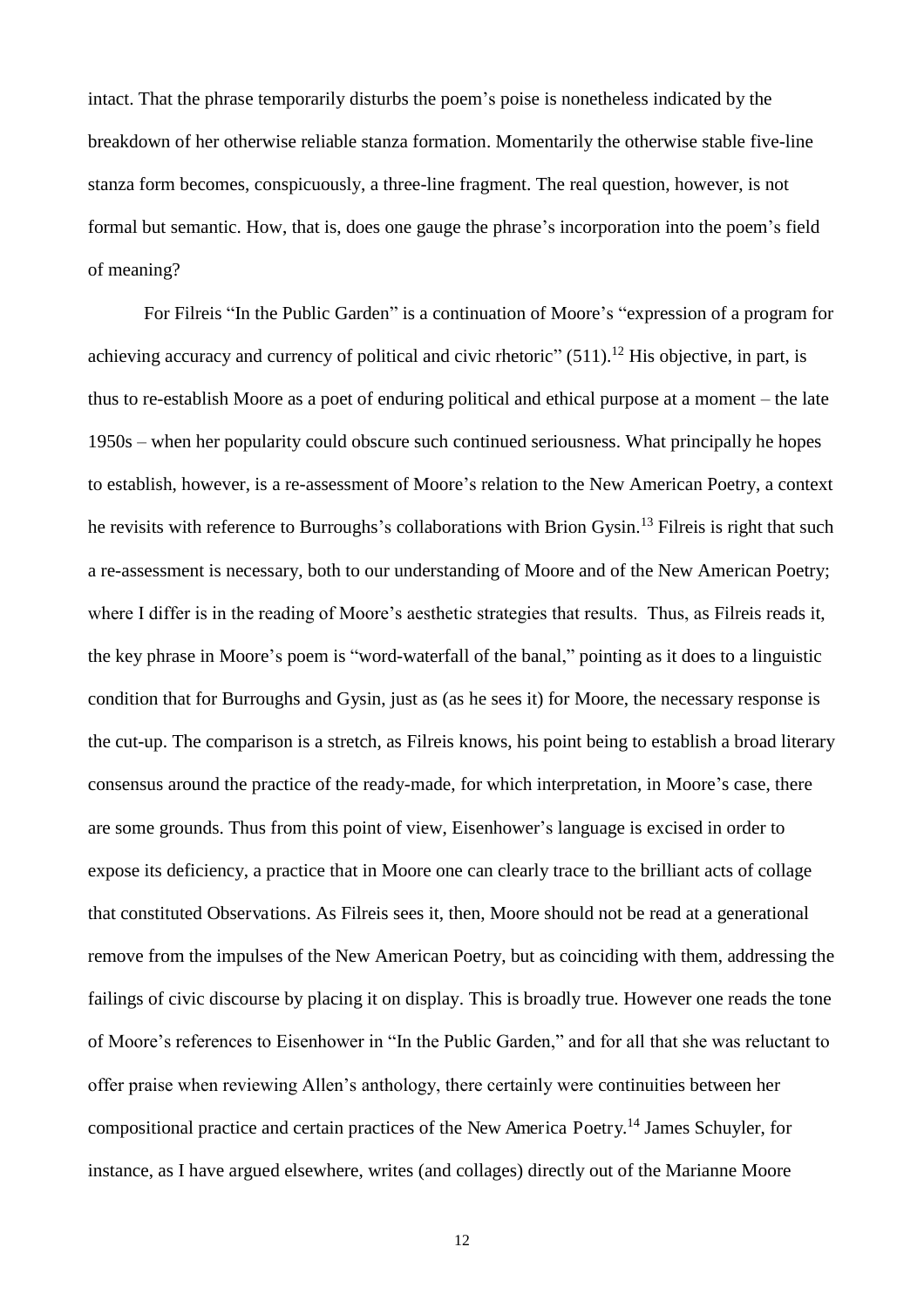instruction manual, and to beautiful effect.<sup>15</sup> But what about the "trans-shipment camp"? How does the poem incorporate such a phrase? How does the poet engage the ethical implications of such a point of reference?

 To understand what those questions mean for Moore, it is necessary to approach her work from a different vantage: not that of conceptual poetry but a vantage made visible by registering her engagement with the discourse framed by Pontigny. To read "In the Public Garden" in relation to that discourse is to register a context by which to assess the poem's reference to the phenomenon of the "trans-shipment camp," Arendt being among the most important commentators on such phenomena. As she discussed at length, in the second edition of The Origins of Totalitarianism, "statelessness" was "the newest mass phenomenon in contemporary history" and "stateless persons" "the most symptomatic group in contemporary politics" (1967, 277). Observing displacement to be the war's enduring legacy, Arendt provided a frame of reference in which the trans-shipment camp is a necessary consideration; it is precisely the site in which the newest mass phenomenon in contemporary history, statelessness, made itself visible. Such camps, in other words, were not aberrations but structurally defining settings.

 To note a major assessment of the period in which the "trans-shipment camp" was not an aberration but a structurally determining co-ordinate is already to re-enter the narrative of the poem. The history of Boston, it is immediately to recall, is itself one of movement and displacement; Charles Olson was writing an epic to this effect only 40 miles north. One form of that movement is represented by King's Chapel, symbolizing the autocracy which gave rise to forced migration, producing subsequent displacement among the indigenous community. There is continuity, in other words, between the Chapel and the Camp, the latter demonstrating the lack of a mutuality that the former apparently proposes. Even allowing for this narrative, however, the incorporation of the camp into a poem about looking at Boston poses an ethical consideration to which the poet, if she is serious, had to understand herself as providing some form of response. And my suggestion here is that if one reads Moore exclusively through a version of modernism that emphasizes the primacy of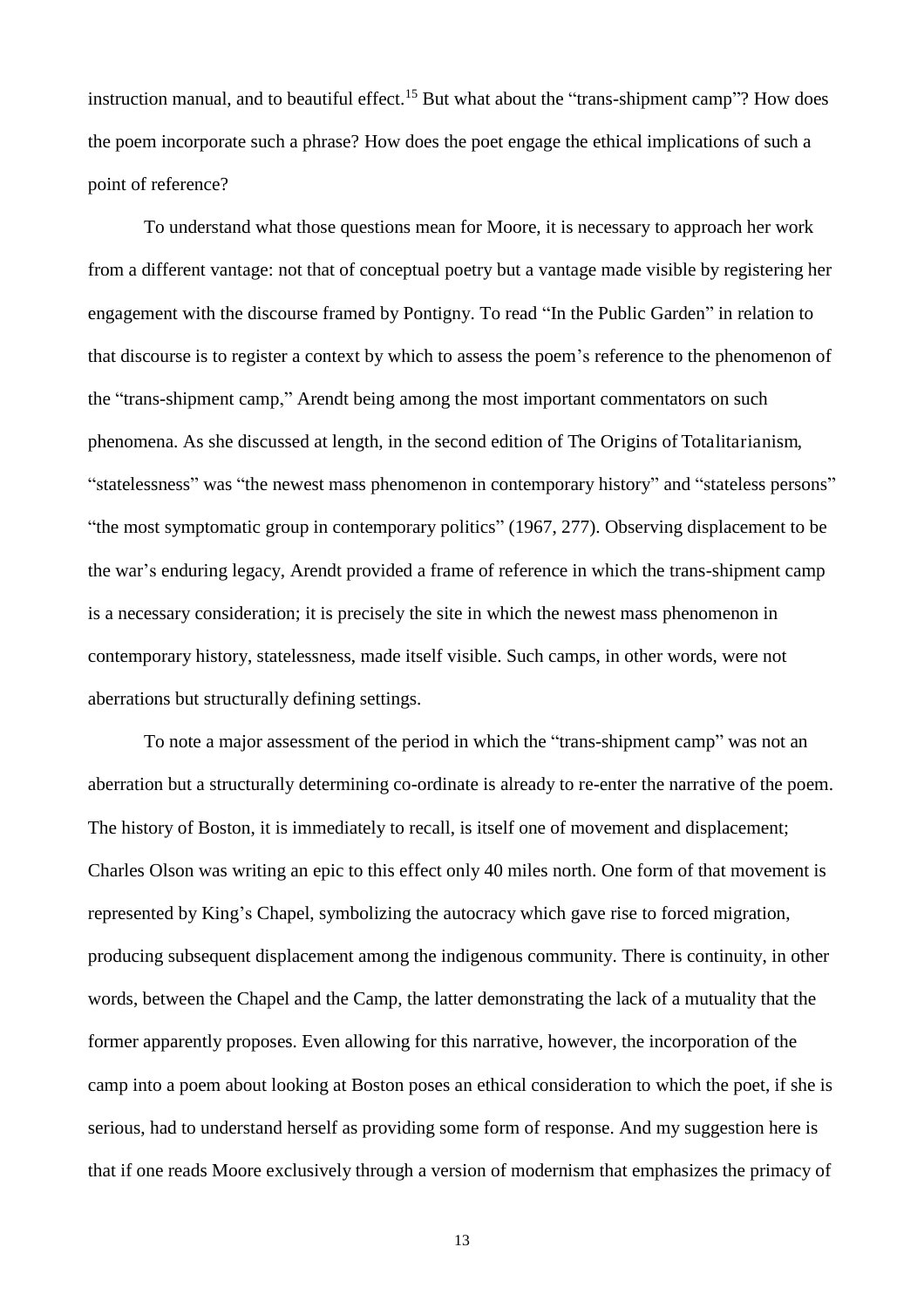the procedures of collage and cut-up, it is difficult to see how a poem such as "In the Public Garden" can address the reference it makes, except perhaps to observe that it is an embarrassment to the writing. If, on the other hand, one reads Moore through and into the ethical discourse with which she was properly and effectively in dialogue at Pontigny, one recovers an aspect of her writing that is capable of meeting the charge of the reference to the camp. What one needs to emphasise, this is to argue, is not the cut-up, but its etymological cognate the detail. It is in Moore's detailing – her compulsion to unbearable accuracy – that her writing prepares to register that which is excluded from the frame.

#### **4. Marianne Moore's Prose Detail**

To clarify: a detail is a small individual feature, fact, or item, especially a small part of a picture reproduced for close study. As verb it means to describe, item by item, to give the full particulars of, or, in the sense of a commission, to assign to undertake a particular task. The word is from the French, "detailer," from "de-" (expressing separation) and "tailler" "to cut." This, in a quite precise sense, is how Marianne Moore worked. She didn't cut-up exactly, though she did cut out, in the process of importing and exporting phrases to and from her notebooks. One registers this detailing on almost every page of Moore's Complete Prose, which is not just to say that Moore likes, or dwells on, detail, but that detail is the structuring element of her composition. This is a radically paratactical procedure. Moore's practice is to accumulate aspects of the subject at hand, and her compiling of them amounts to a constantly elaborating description, until such point as, by means of the procedure itself, a judgment is reached. The detail itself, in other words, is all – or almost all – the argument necessary.

 To give just one example, in "Idiosyncrasy and Technique" Moore mentions and cites in dense proximity to one another: Auden's inaugural lecture as Professor of Poetry at Oxford, Walter Scott, Anthony Trollope, Hesketh Pearson, The King James Version of the Bible, The Revised Standard Version, Dr Alvin E. Magary and Dr Moffat, (both biblical commentators), Henry James,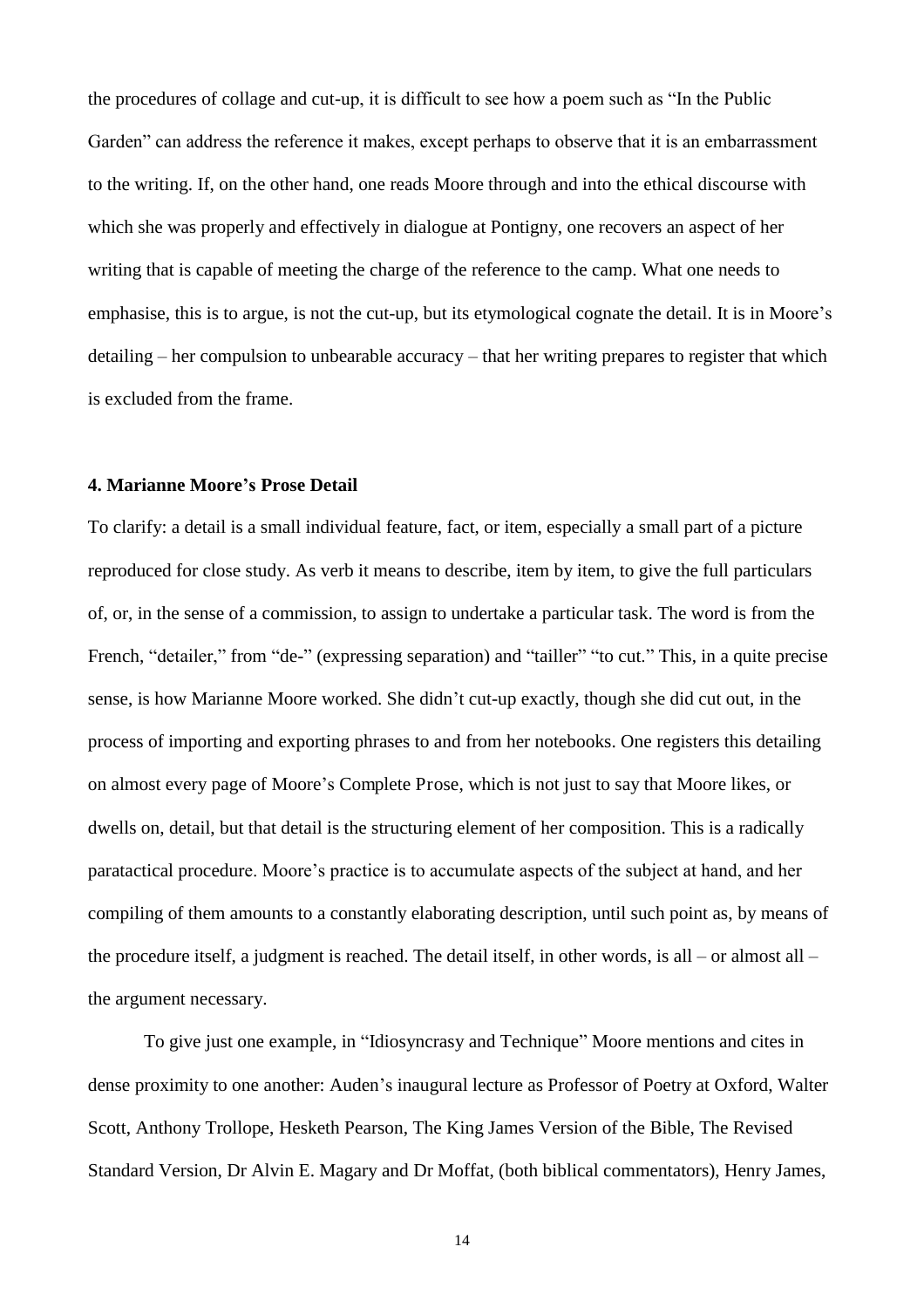T. S. Eliot (on Milton, La Rochefoucauld, La Bruyère and Michael Hamburger), Gertrude Stein, James Joyce, Laurence Binyon on translating Dante, The Classic Anthology Defined by Confucius, and Dr Edmond Sinnott's The Biology of the Spirit (CPr, 506-9). One could go on, and Moore does go on, sentence after sentence introducing a new statement of fact, which in one sense renders her prose a further form of collage, statements from the notebook set alongside one another, but which in another constitutes a form of meticulous argument – judgment arrived at by weight of observation. In this case the conclusion regards idiosyncrasy itself: "In saying there is no substitute for content, one is partly saying there is no substitute for individuality – that which is peculiar to the person (the Greek idioma)" (CPr, 514). The lecture provides a series of idiosyncrasies, individuals presented through stylistic peculiarity; idioma, in other words, rendered as matter of fact.

 That such itemizing constitutes a position, that more than mere accumulation, it presents, as Charles Tomlinson put it, "the ethical extension of fact itself," is established by a supporting structure of general statements and reflections (2). Thus, just as much as the defining procedure of Moore's prose pieces is to detail, so frequently she will take a moment in a piece to reaffirm the underlying logic of the procedure, the statements themselves constituting a lexicon that frames the writing's bearing. With reference to the artist Paul Rosenfeld, for instance, she affirms "the interested mind with the disinterested motive," while more pointedly, in her consideration of Carey Thomas of Bryn Mawr, by Edith Finch, she notes how "Miss Finch is, in her relentless justice, a Vermeer of circumstance and idiosyncrasy" (CPr, 418). The association is strong: justice is a function of a regard for idiosyncrasy, with such regard, as Moore argued at length, being in turn a function of humility. One exemplar of the value of humility as poetic method is the poet Babette Deutsch.<sup>16</sup> As Moore puts it, reviewing Deutsch's New and Selected Poems: "Miss Deutsch has a gift for verisimilitude as has been evident from the first, and here epitomizes Goya's Disasters of War in the phrase: THIS I SAW" (CPr, 527). Again, one could continue. What these instances suffice to exemplify, however, is the carefully formulated lexicon whereby a procedural accumulation of detail assumes an ethical force. This is said most emphatically in relation to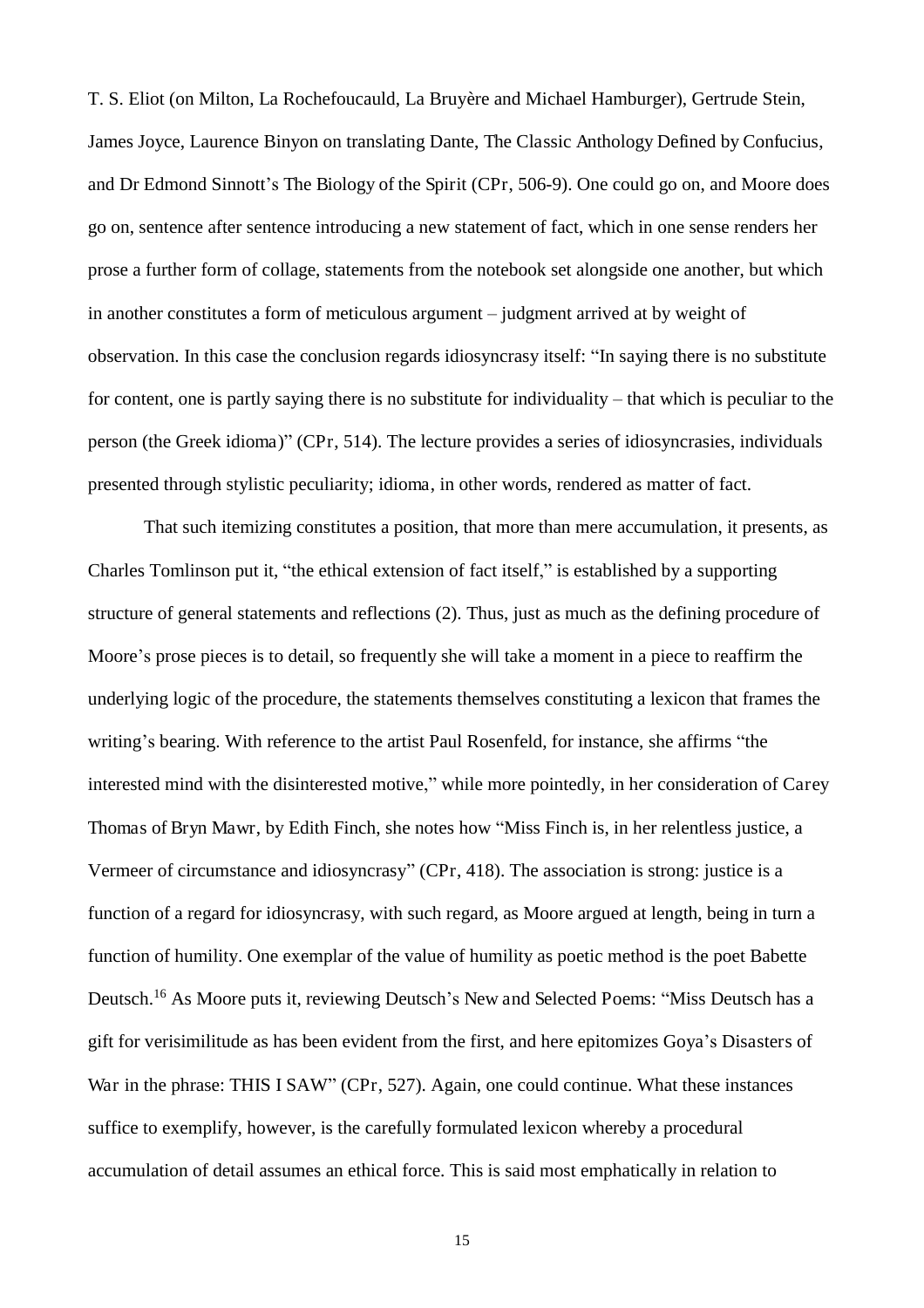Deutsch, the reference to the title of one of Goya's series of war paintings serving to establish the writing as an act of witness, a form of testimony which, just as in Rembrandt, underwrites the aesthetic achievement in question.

 The reason for providing these two kinds of documentation – of Moore's propensity to detail, and of her specifications of what such detailing means – is to bring to the fore a balance in her procedure that a contemporary reading of the poetry of document, along the lines provided by Filreis, has the potential to obscure. Thus it is important, on the one hand, to register that in the combination of procedural compulsion and abstract commentary, what one has in Moore's prose – as in many of her poems – is a method that corresponds to a form of conceptualism.<sup>17</sup> It is by detailing, this is to suggest, rather than by detail, that the argument of Moore's writing is established. To read her prose this way is to echo Filreis's commentary on "In The Public Garden": that the poem shares an implicit sympathy with the logic of the ready-made that underpins the cutup. This, however, is only part of the story. What this means (and where I differ from Filreis), is that to detail is not exactly to cut-up. Rather, it is to cut-out in order to form an observation, with the observing itself carrying its portion of the argumentative force. This is where Moore ended up in "Feeling and Precision," with reference to Maritain:

Professor Maritain […] spoke of those suffering in concentration camps, "unseen by any star, unheard by any ear," [….] And what he said so unconsciously was poetry. So art is but an expression of our needs; is feeling, modified by the writer's moral and technical insights. (CPr, 402)

What matters here is the modification, poetry as feeling modified by technical insight. Moore's prose argues, in other words, for a form of procedure governed and informed by the act of witness.

#### **5. "So he who strongly feels"**

In her major poetic statement of 1940, "What Are Years?" Moore opens by posing the ethical question that in its unavoidability is an aspect of the condition of war: "What is our innocence, /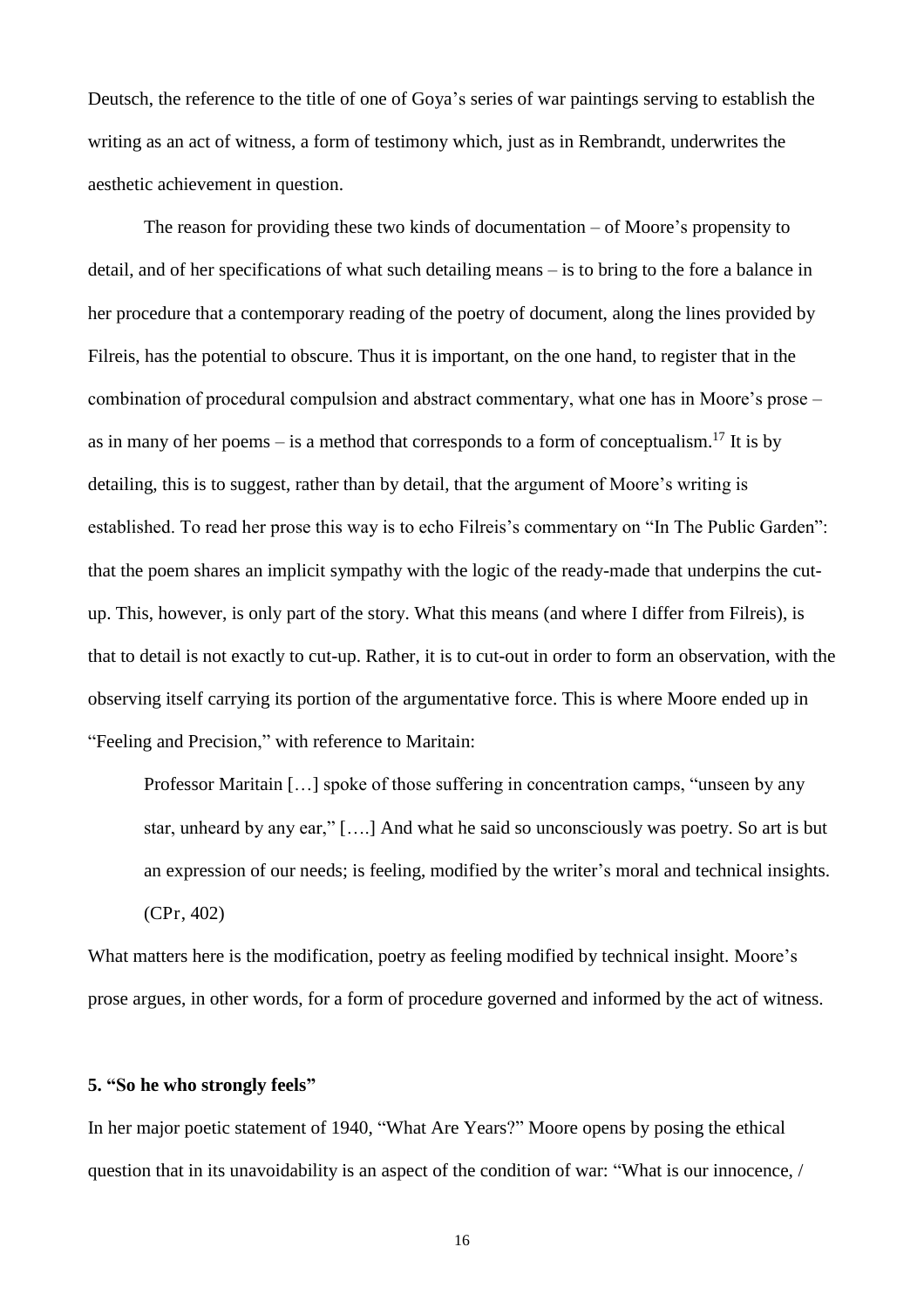what is our guilt?"  $(AG, 15)$ <sup>18</sup>. It was a refrain across her prose (repeated in interview) that, as she put it in "Feeling and Precision," "We must be as clear as our natural reticence allows" (CPr, 396). "What Are Years?" is impressive for its clarity, for the directness with which the poem's statement of position is allowed to unfold. The achievement is technical in the sense that the argument hinges precisely on the shape of the stanza, on the line break generated by the counting of syllables: "All are / naked, none is safe." Since the poem's ethical position is necessarily complex, so the thought must be elaborated and it is at the level of rhythm that such elaboration is made possible, the syllabics entailing the listening that makes it possible for the argument to be heard.

Such required hearing is most clearly achieved at the beginning of the final stanza:

So he who strongly feels,

behaves. The very bird,

grown taller as he sings, steels

his form straight up.

It is a moment that requires some consideration. For a start, the link between feeling and conduct could not be more clearly stated; it is imperative, as the poem understands it, that we "strongly feel." What matters for the poem, however – as it did for Jean Wahl – is how the link is constructed, a consideration which, in two senses, takes into account the detail of the poem. The first detail is rhythmic, resting on the entirely assured distribution of sound across the caesura. "Behaves," the consequence of feeling, falls with what Moore would have liked to call compelling "naturalness" at the beginning of the line. In one sense, this is a trick of the accomplished poet, the holding back of meaning across the line-break. On the other hand, in being so emphatically rhythmic, the argument from feeling is doubly underlined, catching the reader at the level of physicality just as it registers at the level of sense. The second detail is visual. What follows, in other words, from a meditation on the relation between feeling and behavior is an itemizing of a bird's posture as he sings, "his form straight up." This is by no means Moore's most detailed presentation of an animal. Rather, what the poem provides here is something like a representative detail. The particularity of the detail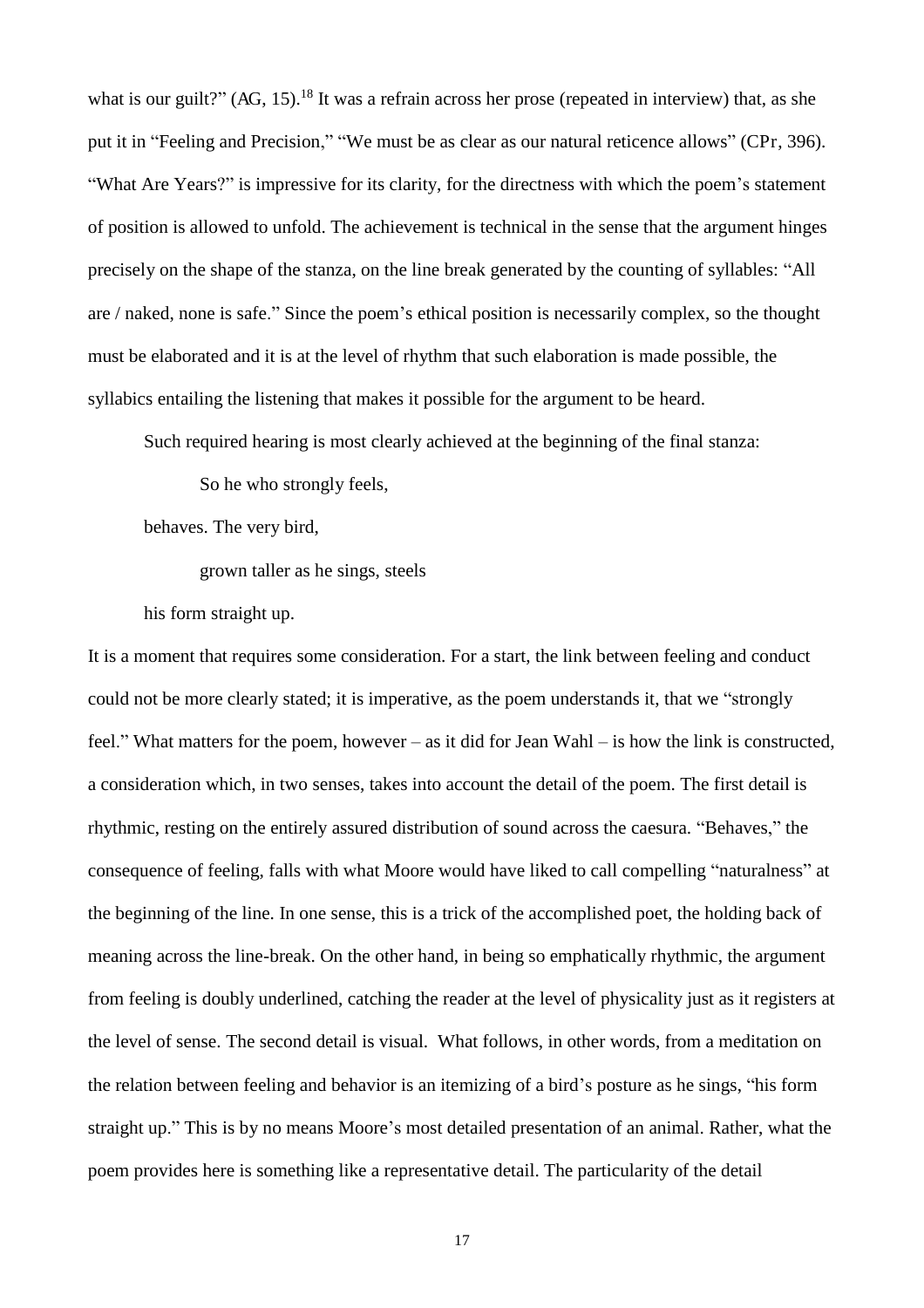definitely counts – it matters that the bird "steels" – but what really matters is that there is a detail to contemplate, because it is in observational detail, as Moore wants us to appreciate, that affect is formed.

 Principally what matters in "What Are Years?" is that the value of detail is established. It is strong feeling informed by detail, not simply strong feeling, that is conducive to the ethical conduct the poem imagines. About this, for Moore, there is no question; it is tantamount to an article of faith. Elsewhere, however, it is the particular kind of detail that matters. Quite frequently, Moore settles on the specificity of the face. One such example is "Rigorists," and the face in question, in this instance, is that of the reindeer with which the poem concludes:

And

this candelabrum-headed ornament

for a place where ornaments are scarce, sent

 to Alaska, was a gift preventing the extinction of the Eskimo. The battle was won

by a quiet man,

Sheldon Jackson, evangel to that race

whose reprieve he read in the reindeer's face.

 $(AG, 16-17)$ 

The question the poem concludes with, in other words, is how do you read a face, and more precisely, how did Sheldon Jackson read a face.

 Also published in 1940, and echoing "What Are Years?" in its insistence on the ethical force of detail, "Rigorists" should likewise be understood as a poem in relation to war. It follows that Jackson's role in the poem, as a figure who intervened in the history of colonisation, must be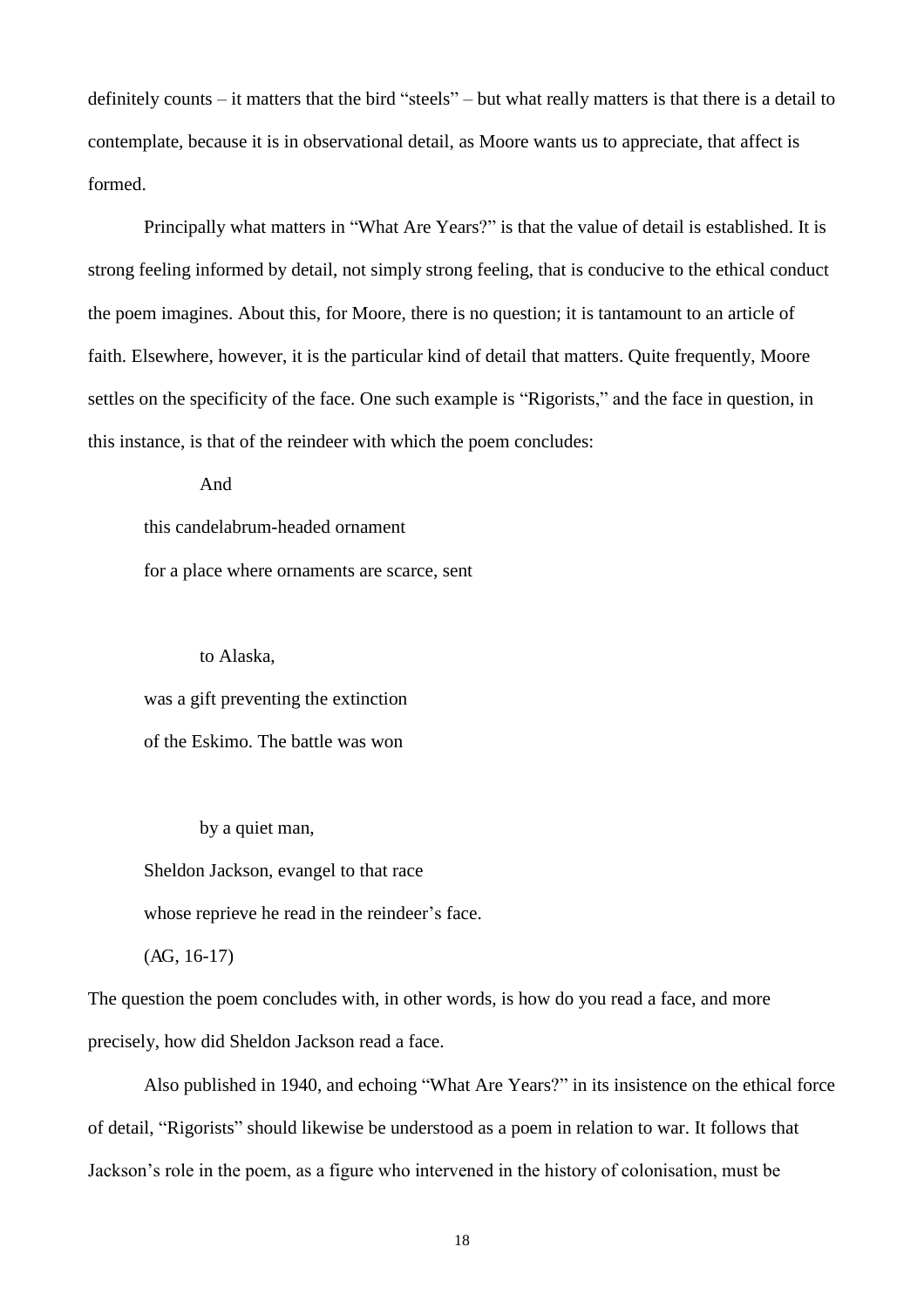carefully estimated. To tease that judgment out, it is the face one has to attend to. The reprieve of the reindeer's face proposed by the final line refers to the fact that Jackson arranged for the importation of reindeer to Alaska to replace dwindling supplies of other food stocks. It was a 'gift' intended, as the poem records, to prevent "the extinction/ of the Eskimo." The complication in this case is that in the history of Alaska, as Richard Dauenhauer has observed, Jackson is a profoundly controversial figure precisely because he practically effected extinction by other means. As Dauenhauer summarizes:

Jackson […] believed that only through massive conversion to Christianity and acculturation could Alaskan Natives be spared the military defeat and tragic poverty and exploitation of the reservation system befalling native Americans. (81)

What "acculturation" principally meant was the "insistence on English only interaction," an educational policy that, as Dauenhauer describes "led to suppression of Native Cultural development" and which was "disastrous to native self-image and language survival" (1996, 83, 85). $^{19}$ 

What matters in the context of the poem – to the balance of its judgment – is how Moore frames Jackson's intervention in the conflict between white settlers and indigenous people. Thus, the counter to his reading of the reindeer's face is provided by the earlier part of the poem, which in its intricacy and detail is worth quoting at length:

 "We saw reindeer browsing," a friend who'd been in Lapland, said: "finding their own food; they are adapted

to scant reino

or pasture, yet they can run eleven

miles in fifty minutes; the feet spread when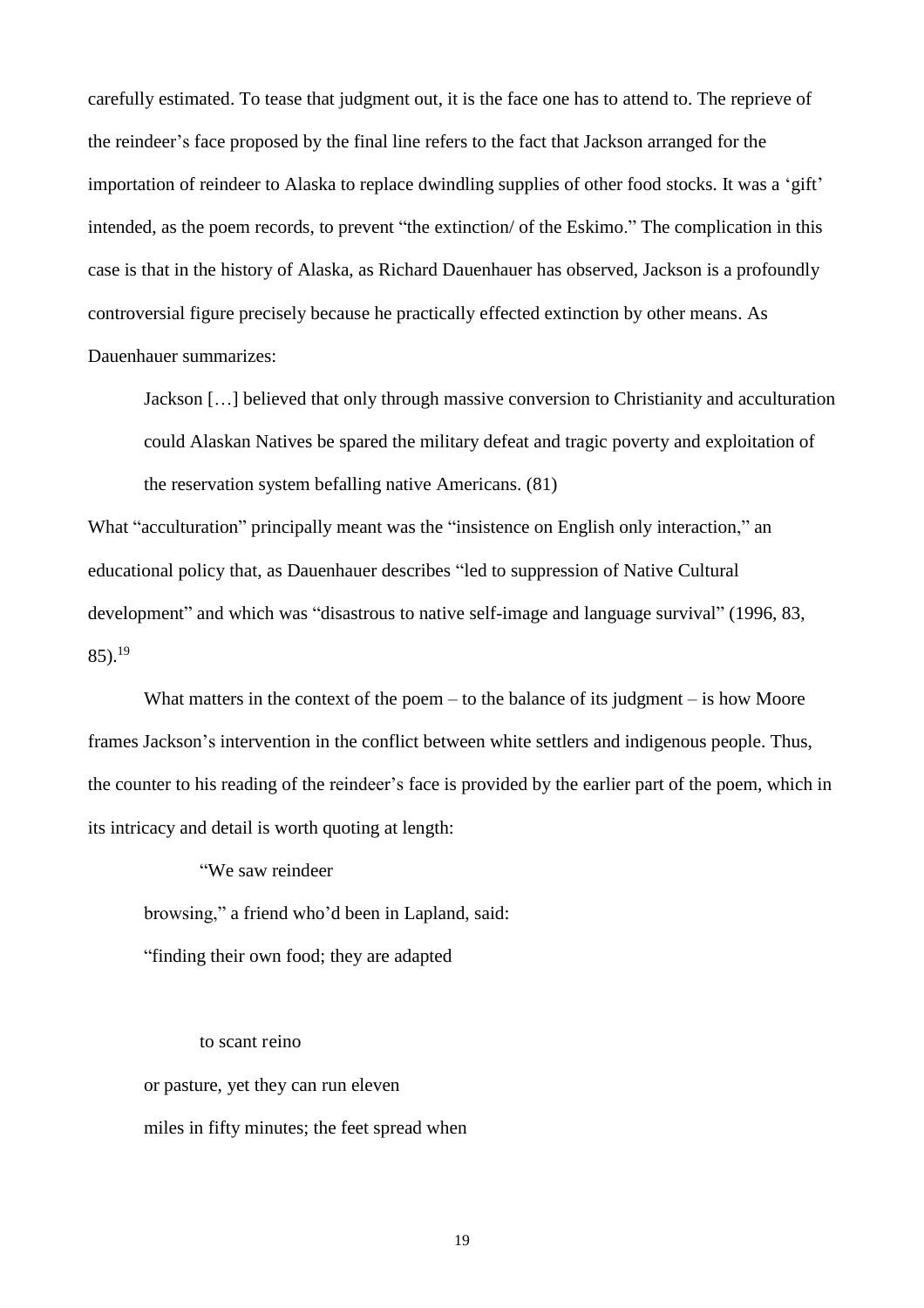the snow is soft,

and act as snow-shoes. They are rigorists, however handsomely cutwork artists

#### of Lapland and

Siberia elaborate the trace

or saddle-girth with saw-tooth leather lace.

One of the poem's rigorists is, of course, Jackson himself – rigorous in his Presbyterian zeal. The other rigorists are the reindeer, but also the poet's friend, who is meticulous in her account of the animal's conduct. What the friend observes – and this is is why Moore quotes her – is the specificity of the reindeer's relation to its environment, captured in the detail of the operations of the feet against the snow but also in the name, "adapted" as they are "to scant reino."<sup>20</sup> The really compelling moment, however, is the moment of encounter:

One looked at us

with its firm face part brown, part white,—a queen

of alpine flowers. Santa Claus' reindeer, seen

at last, had gray-

brown fur, with a neck like edelweiss or

lion's foot,— leontopodium more

#### exactly."

Actually "seen / at last," the reindeer's face is presented in exquisite detail, its neck "like edelweiss" or / lion's foot, — leontopodium more // exactly." It is the detail that underwrites the moment of relation; that shows clearly that the speaker was affected. To observe a creature in its environment, the poem asserts, is to understand both that and also how it belongs, which makes the argument one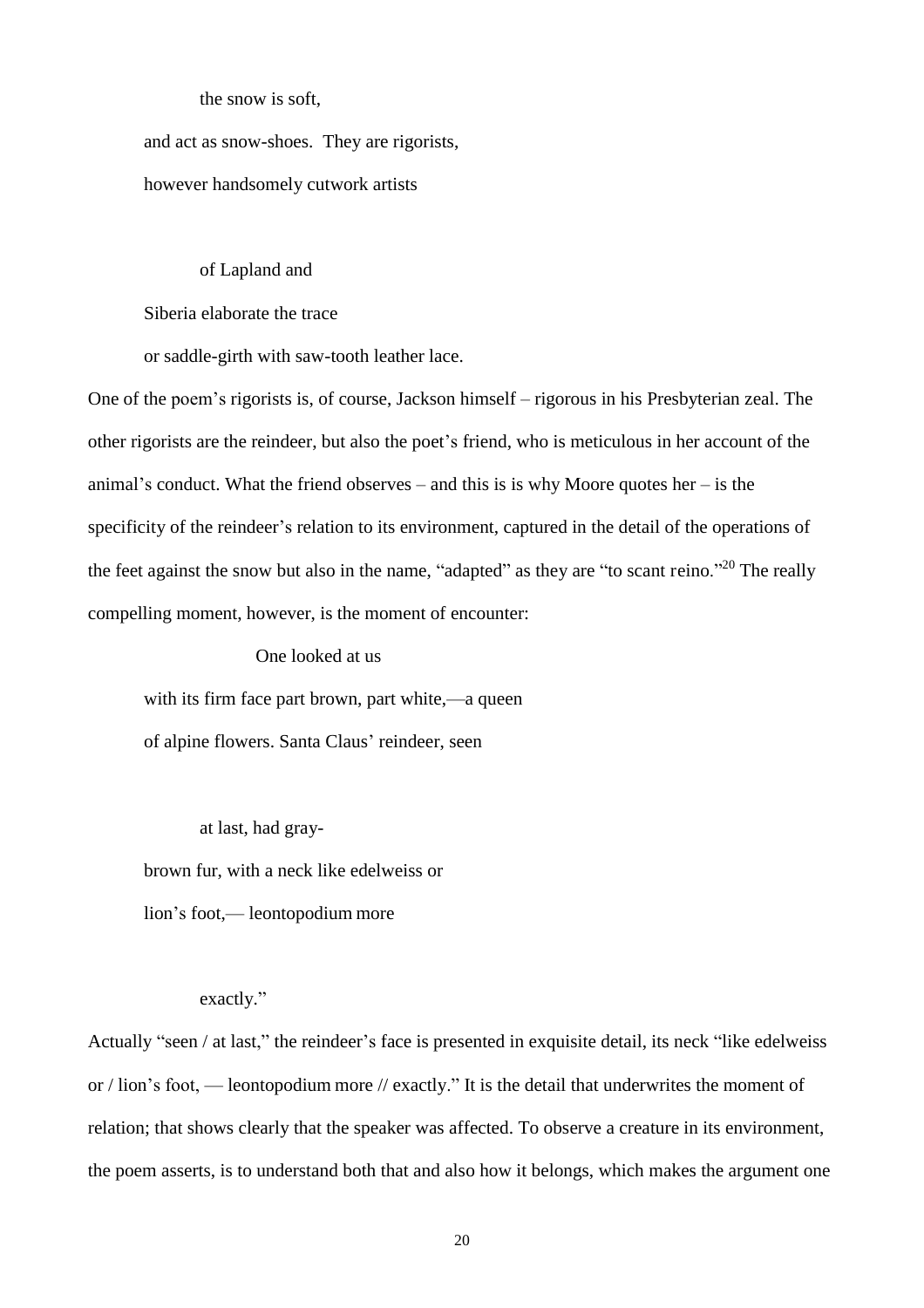of indigeneity, of the necessity to understanding of situational detail. To observe the deer's face, the poem proposes, in the reality of its circumstance, is to gain a deep regard for the manner in which it exists.

Whatever else one might say of him, and whatever he might have intended, one can observe categorically of Jackson that he did not demonstrate a deep regard for the manner of indigenous existence. He did not, this is to point out, read the indigenous people's culture and relation to their environment with the degree of care that Moore's friend reads the way the reindeer has adapted. The poem's first reading of the situation, in other words, provided by the poet's friend, is a check and balance on the implications of the second reading of the situation, given by Jackson, where what the second reading tended towards historically was extinction, which is to say genocide. That Moore argued in this manner in her war-time poems, that she refracted politics by a process of substitution, is evident elsewhere in her work of the period. Observing that "Moore's political positioning takes the form of metonymy or analogical example," Cristanne Miller notes in Moore's reference to Herod in "The Mind is an Enchanted Thing" a "chain of logic [that] indirectly condemns the politics of Hitler" (2008, 365, 367). The "logic" in that case is that the poem articulates a fineness of observation ("in the dove-neck's // iridescence," for example) that the figure with whom it concludes, Herod, catastrophically lacks. Against the impoverished qualities of feeling and precision that permit Herod to effect the massacre of the innocents, Moore's poem presents the mind's ability to apprehend detail, a capacity to discern that "tears off the veil" where the veil is prejudice. The suggestion here is that "Rigorists" follows the same pattern: intricate articulation of a quality of mind conducive to respect, followed by reference to an historical personage whose actions were motivated by zeal. Exactly how the balance of judgment falls in the case of "Rigorists" is inevitably a little harder to finalise simply because Sheldon Jackson's moral standing has not been so categorically settled by history as has Herod's. The pattern of argument is entirely comparable, however, and at very least what 'Rigorists' articulates is an intricate relation between detail and affect. It is a matter of profound importance in other words, for Moore, as she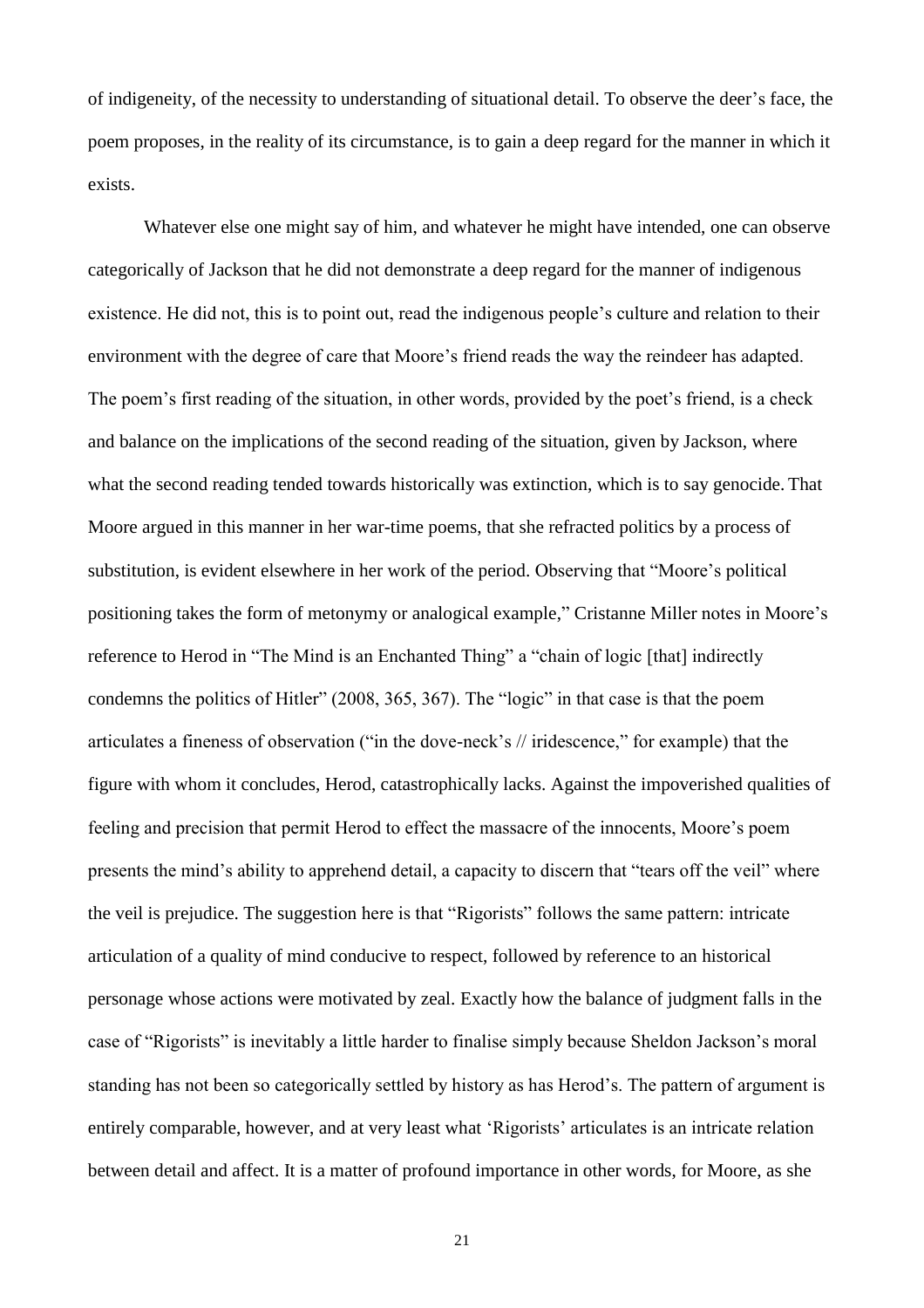variously proposed in her prose of the period, that there is a complex cultivation in her writing of the practice of witness. $2<sup>1</sup>$ 

 One further face in Moore's mid-century poetry establishes the theme. First published in The New Yorker in 1961, the ethical consideration represented by "Rescue with Yul Brynner" is framed by its epigraph, Brynner having been appointed special consultant to the United Nations High Commissioner for Refugees, 1959-60. Written three years after "In The Public Garden," the poem returns to the situation of the "trans-shipment camp," reference to which had such an altering effect on the bearing of the earlier poem. In this case, the manner of the reference is not juxtapositional, since the poem is concerned explicitly with Brynner's role with the UNHCR. What distinguishes the poem, rather, is the plainness with which it communicates the circumstantiality of such camps. As it observes:

There were thirty million; there are thirteen still –

healthy to begin with, kept waiting till they're ill.

(CPo, 227)

Brynner, on the other hand,

flew among

the damned, found each camp

#### where hope had slowly died

As with the earlier reference to the trans-shipment camp, the question is how the poem can incorporate its subject matter, how it can meet the demands of its ethical engagement. In part it does so by being factually correct, by registering the scale of the statelessness (between thirteen and thirty million) that, as Arendt reported, defined the period. As elsewhere, however, its consideration settles, in the final stanza, in the detail of exchange:

"Have a home?" a boy asks. "Shall we live in a tent?"

"In a house," Yul answers. His neat cloth hat

has nothing like the glitter reflected on the face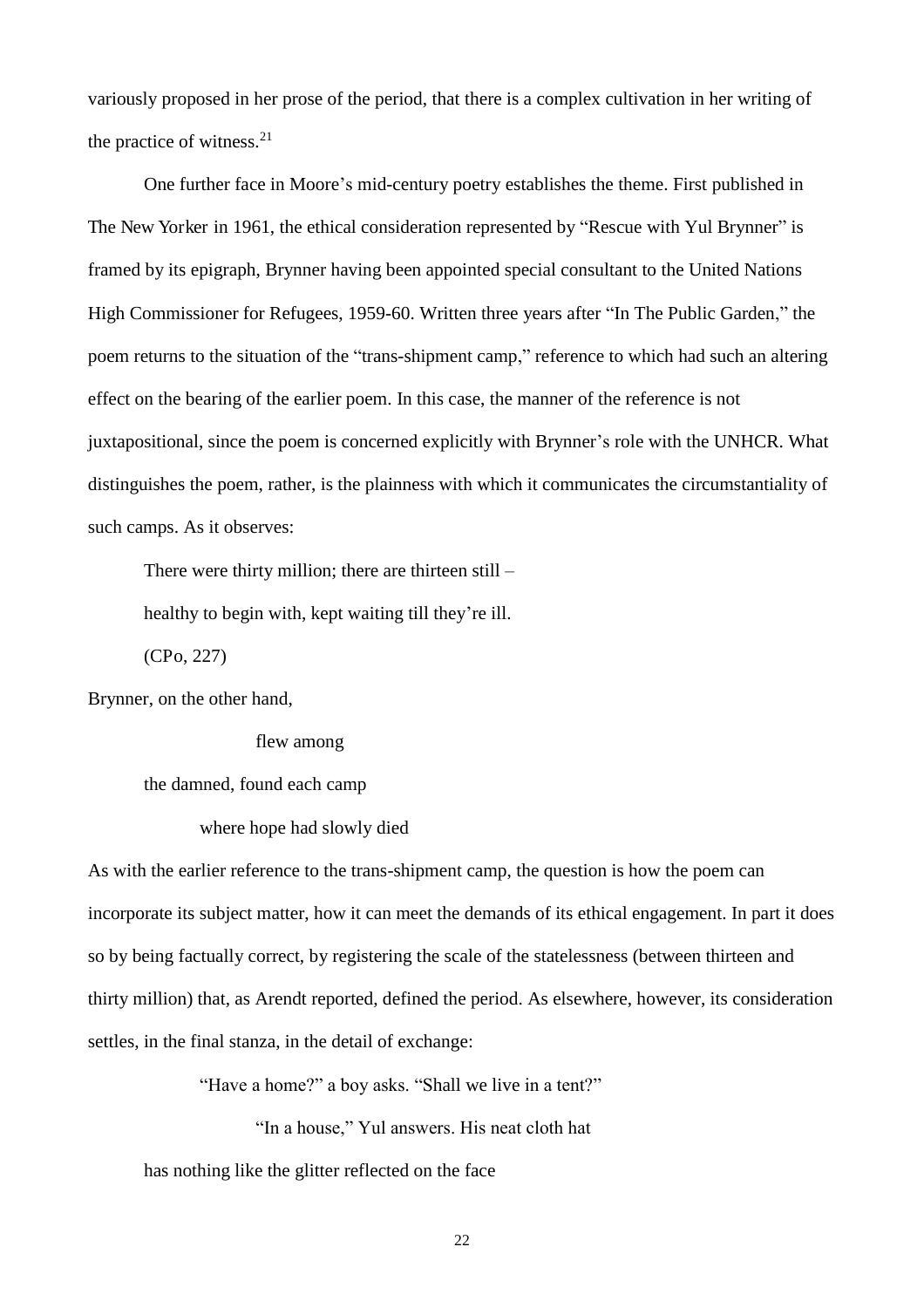of milkweed-witch seed-brown dominating a palace

that was nothing like the place

where he is now.

(CPo, 227)

The reference to the palace is to the set of The King and I, the setting with which the face of Brynner was most readily associated. But this is not that place, is nothing like that place, and the question, in this altogether other setting, is what does Brynner's face reflect? The answer, one is called on to imagine, is the face of the boy who asks the question. As the poem positions them, in other words, the faces are in a tense and mutually informing relation. This raises the question Moore previously articulated in relation to the issue of rescue: who in this circumstance, has rescued whom? How the ethical charge is incorporated, in other words, is in the registration of mutual constitution, in the "awakening," as Levinas put it, "of the self by the Other, of me by the Stranger, of me by the stateless person" (1996, 6).

#### **6. "secrets objects share"**

To read Marianne Moore's argument for "Feeling and Precision" in relation to the mid-century inquiry in which she was participating at Pontigny is to register a significant continuity in twentiethcentury poetics. It is to understand how the brilliant fastidiousness of her early experiments enabled her to contribute to an ethical discourse that, as we can now appreciate again from own our fraught ethical moment, was foundational to postmodern poetics. One way to express this is in relation to Olson, on whose work Moore commented in her review of The New American Poetry and for whose critical idiom she had little instinctive sympathy. Between Moore and Olson, even so, there was a structural convergence, though neither could easily have noticed it, to be found in the second part of Olson's 1950 manifesto "Projective Verse." As Olson put it:

For a man is himself an object, whatever he may take to be his advantages, the more likely to recognize himself as such the greater his advantages, particularly at that moment that he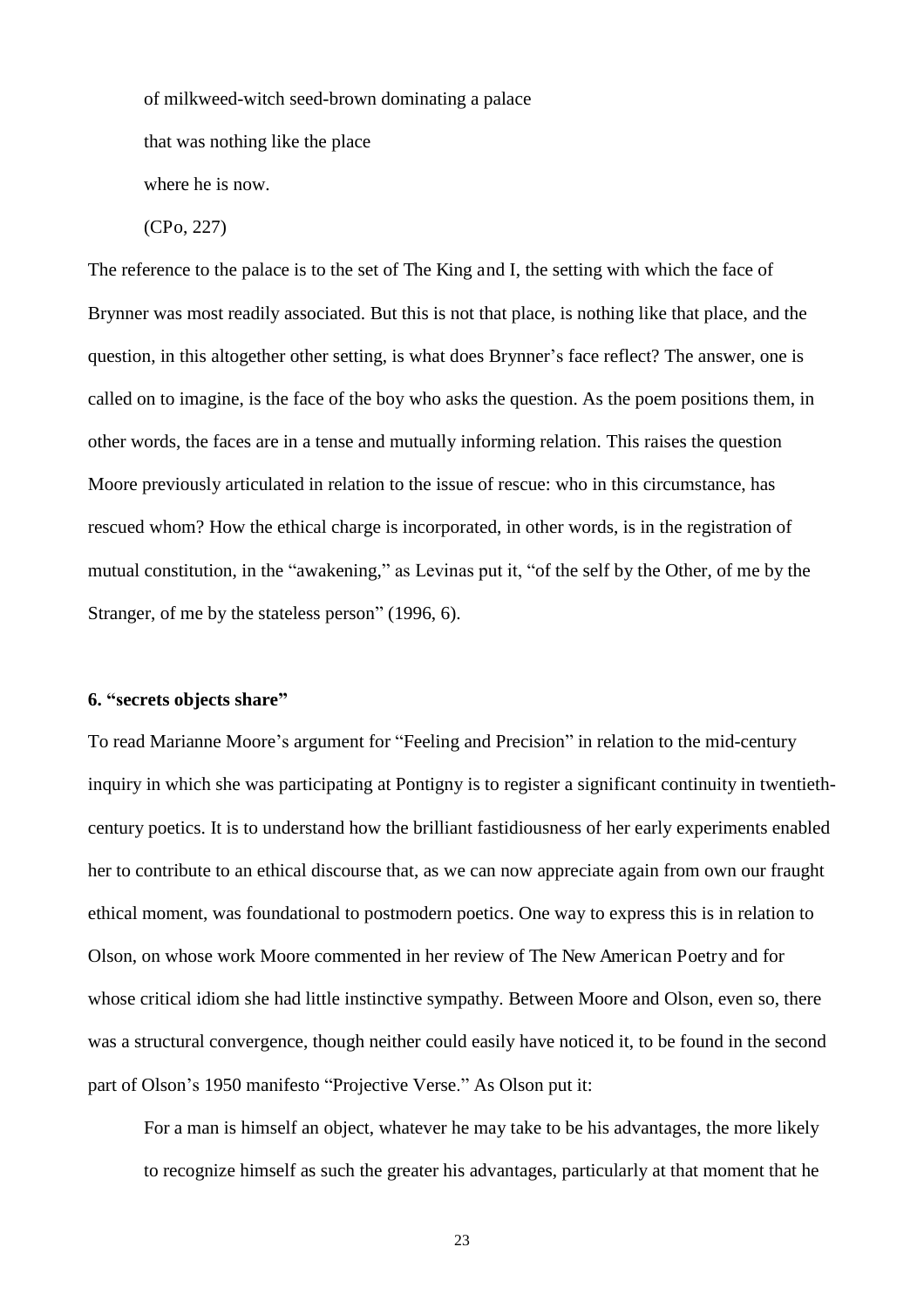achieves an humilitas … [I]f he stays inside himself, if he is contained within his nature as he is participant in the larger force, he will be able to listen, and his hearing through himself will give him secrets objects share.

(247)

Writing in the late 1940s, out of his own understanding of the war, Olson arrived at a poetics of humility the purpose of which was to underwrite a newly chiastic relation to objects – things and persons – which was itself grounded in a practice of witness, a necessary closeness of listening.

To hear that position articulated in relation to Moore is to register the ethical force of her ongoing project of observation. What she wrote out of, when she contributed to Pontigny, and what she continued periodically to reframe, was a profound sense of the way systematic political exclusion altered the poetic act. Faced with absolute precarity, she argued for a new language of feeling, a language rooted in the registration of affective detail. From which it follows that, as we read her in the present moment, we need to register the whole of her utterance, not just the cutting up but also the unbearable accuracy, the intensely exacting acts of description. What she framed, as the mid-century made its catastrophic demands, was a procedure of witness, a form of expression through which ethics might be renewed through detail.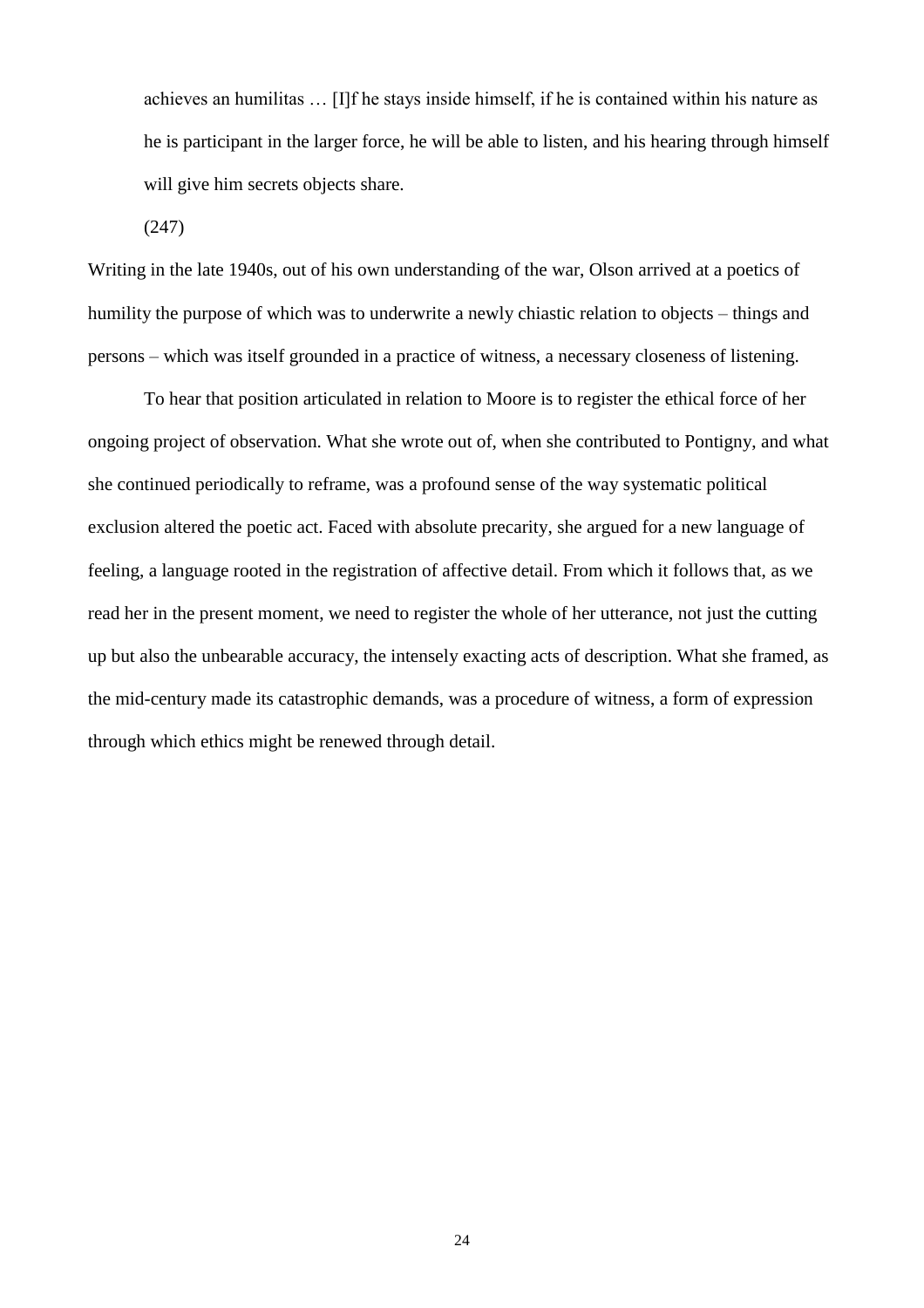#### **Works Cited**

Allen, Donald. 1999. The New American Poetry, 1945-1960. Berkeley: University of California Press.

Arendt, Hannah. 1967. The Origins of Totalitarianism. London: Allen and Unwin.

- ———. 1998. The Human Condition. Chicago: University of Chicago Press.
- Benfey, Christopher. 2006. "Avoidance from Within." In Artists, Intellectuals and World War II: The Pontigny encounters at Mount Holyoke, 1942-1944, ed. Christopher Benfey and Karen Remmler, 1-14. Amherst and Boston: University of Massachusetts Press.
- Bishop, John Peale. 1944. "Entretiens de Pontigny 1943: Introduction." Sewanee Review 52 (4) (Autumn): 493-498.
- Burroughs, William, and Brion Gysin, eds. 1978. The Third Mind. Watertown, CT: Seaver Books.
- Carbery, Matthew. 2015. "Acts of Extended Inquiry: Idiosyncrasy and Phenomenology in American Poetics, 1960-Present." University of Kent, PhD Thesis.
- Dauenhauer, Richard. 1996. "Two Missions to Alaska." In An Alaskan Anthology: Reinterpreting the Past, ed. Stephen W. Haycox and Mary Childers Mangusso, 76-88. Seattle, WA.: University of Washington Press.
- Filreis, Al. 2012. "The End of the End of Poetic Ideology, 1960." In The Oxford Handbook of Contemporary American Poetry, ed. Cary Nelson, 507-529. Oxford: Oxford University Press.
- Green, Fiona. 2000. "Locating the Lyric: Marianne Moore, Elizabeth Bishop and the Second World War." In Locations of Literary Modernism: Region and nation in British and American modernist poetry, ed. Alex Davis and Lee M. Jenkins, 199-214. Cambridge: Cambridge University Press.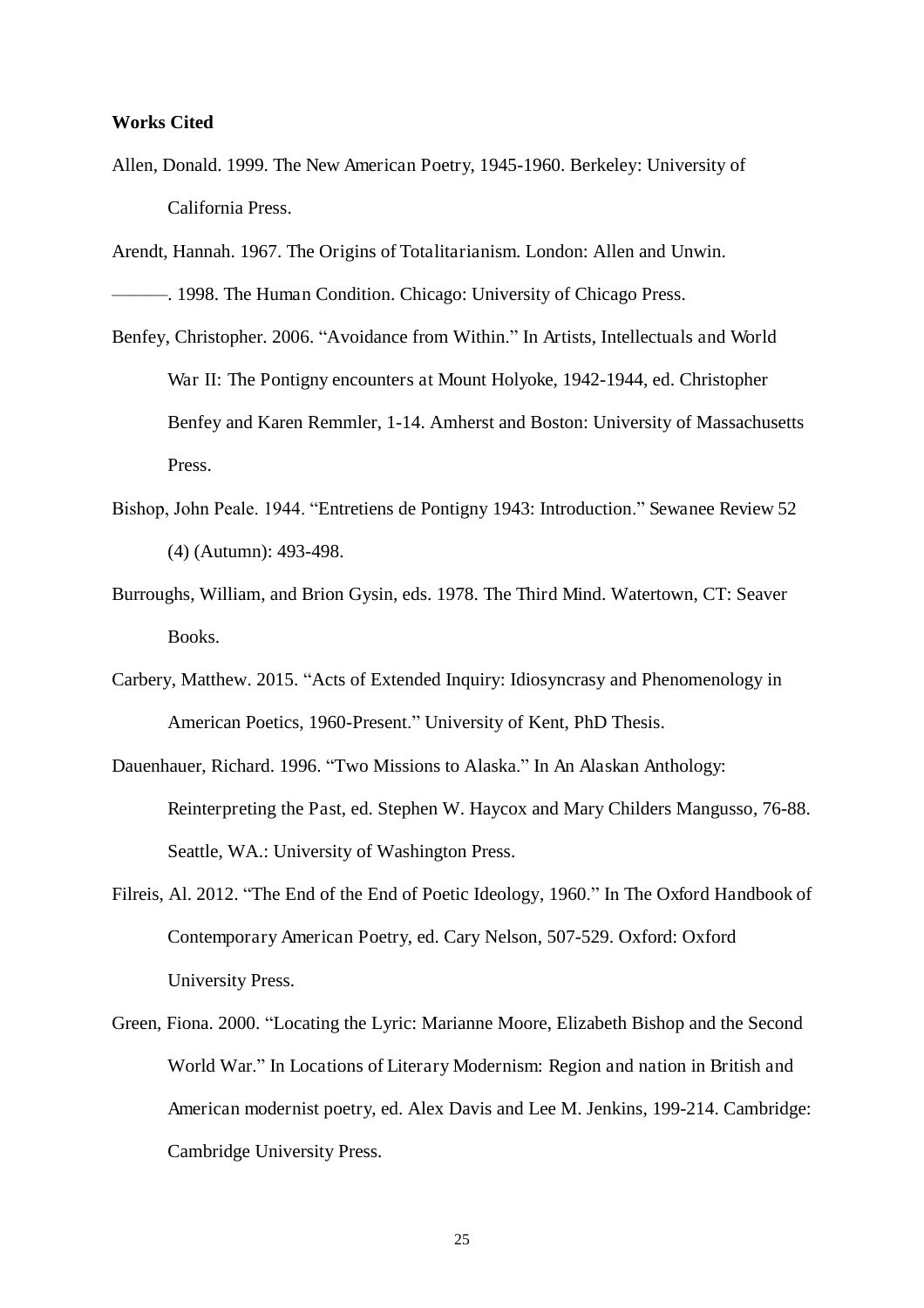- Haycox, Stephen W. 1984. "Sheldon Jackson in Historical Perspective: Alaska Native Schools and Mission Contracts, 1885-1894." The Pacific Historian 28 (1) (Spring): 18-28.
- Herd, David. 2007. Enthusiast! Essays on Modern American Literature. Manchester: Manchester University Press.
- Heurgon, Edith and Claire Paulhon. 2006. "From Pontigny to Cerisy." In The Columbia History of Twentieth-Century French Thought, ed. Lawrence D. Kritzman, 732-736. New York: Columbia University Press.
- Leader, Jennifer. 2005. "'Certain Axioms Rivaling Scriptures': Marianne Moore, Reinhold Niebuhr, and the Ethics of Engagement." Twentieth-Century Literature 51(3): 316- 340.
- Levinas, Emmanuel. 1969. Totality and Infinity: An essay on exteriority. Trans. Alphonso Lingis. Pittsburgh, PA: Duquesne University Press.

———. 1996. Proper Names. Trans. Michael B. Smith. London: Athlone.

- Luyat-Moore, Anne. 1998. "Wallace Stevens and Jean Wahl." In Strategies of Difference in Modern Poetry, ed. Pierre Lagayatte, 74-86. Madison, NJ: Fairleigh Dickinson University Press.
- Miller, Cristanne. 2008. "Distrusting: Marianne Moore on Feeling and War in the 1940s." American Literature 86 (2): 353-379.
- Olson, Charles. 1997. Collected Prose. Ed. Donald Allen and Benjamin Friedlander. Intro. Robert Creeley. Berkeley: University of California Press.
- Place, Vanessa. 2010. "The Allegory and the Archive." Conceptual Writing 101. 16 October. [http://conceptualwriting101.blogspot.co.uk/2010/10/allegory-and-archive-vanessa](http://conceptualwriting101.blogspot.co.uk/2010/10/allegory-and-archive-vanessa-place_16.html)[place\\_16.html](http://conceptualwriting101.blogspot.co.uk/2010/10/allegory-and-archive-vanessa-place_16.html)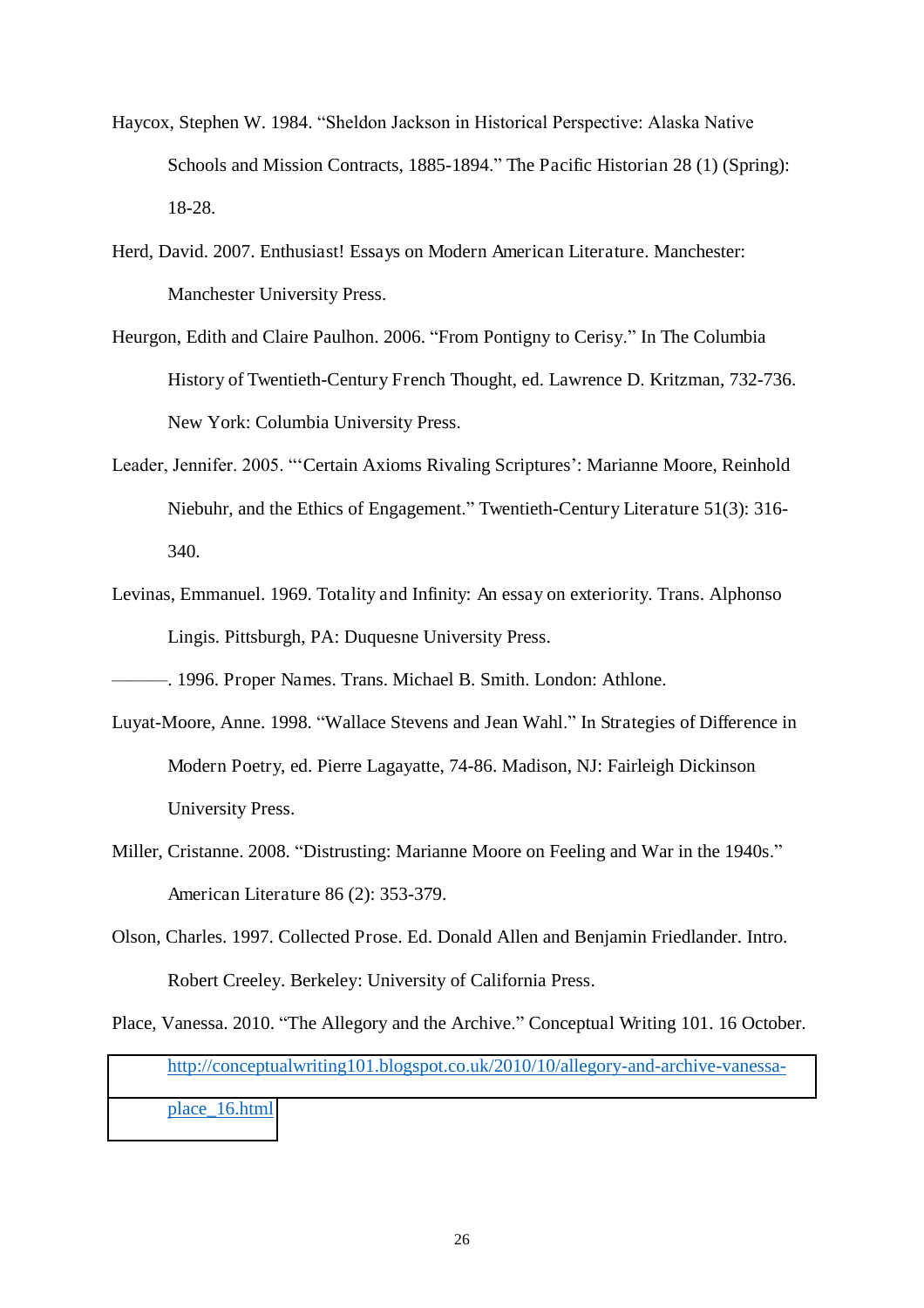- Rukeyser, Muriel. 1959. "'The Rhythm is the Person': Review of Marianne Moore, O To Be A Dragon." The Saturday Review. September 19, 17-18.
- Schaller, Jeff. 2012. "The Genuine Ethics of Marianne Moore." Modern American Poetry Site. http://www.modernamericanpoetry.org/content/jeff-schaller-genuine-ethicsmarianne-moore.
- Schulze, Robin G. 1996. The Web of Friendship: Marianne Moore and Wallace Stevens. Ann Arbor: University of Michigan Press.
- Stevens, Wallace. 1951. The Necessary Angel: Essays on reality and the imagination. New York: Alfred A. Knopf.
- Tomlinson, Charles. 1969. "Introduction: Marianne Moore, Her Poetry and Her Critics." In Marianne Moore: A collection of critical essays, ed. Charles Tomlinson, 1-15. Englewood Cliffs, NJ: Prentice Hall.
- Wahl, Jean, ed. 1943. Ecrivains et Poètes des Etats-Unis des Amériques. La Revue Fontaine, Édition d*'*Alger 27-28 (August).
- ———. 1948. The Philosopher*'s* Way. Oxford: Oxford University Press.

 $\overline{a}$ 

<http://mtholyoke.cdmhost.com/cdm/ref/collection/p1030coll8/id/845>

<sup>&</sup>lt;sup>1</sup> I am grateful to Fiona Green, Heather White and the anonymous reader of Twentieth-Century Literature for their very helpful comments on drafts of this article.

<sup>2</sup> Both Stevens's talk and Moore's, along with an introduction by John Peale Bishop, were subsequently published in the Sewanee Review (52.4, Autumn 1944). Archived copies of the original programme for the event can be viewed at:

<sup>&</sup>lt;sup>3</sup> For an account of Moore's long-awaited meeting with Stevens, see Schulze 1996, 157-160.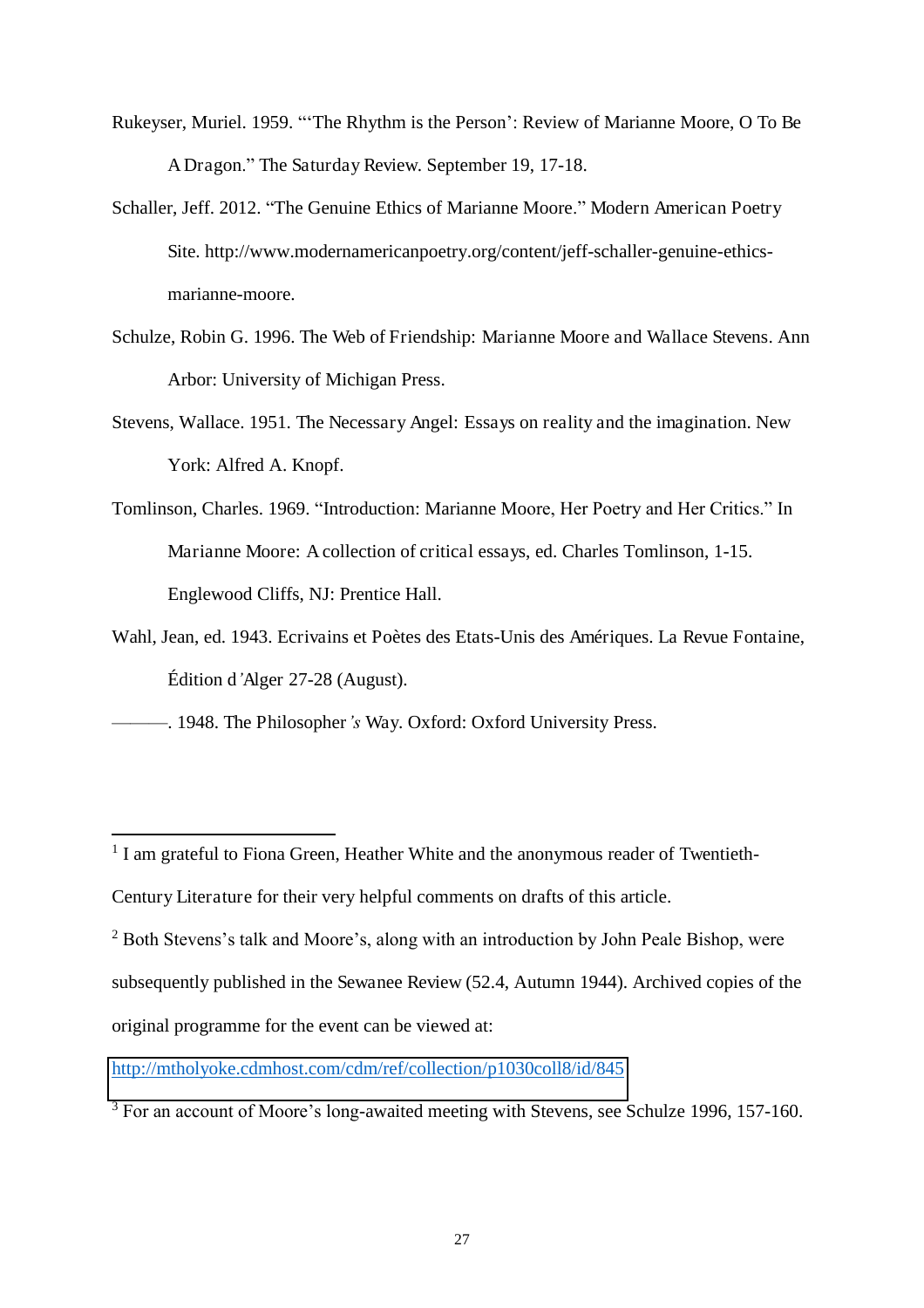<sup>4</sup> To position Moore's statement at "Pontigny" in this way is to address what Moore criticism tends to regard as a break. For an account of the criticism's articulation of the break, see Miller 2008, 353, 375.

 $\overline{a}$ 

<sup>5</sup> Schulze reads "Feeling and Precision" as consisting "primarily of technical comments about poetic form and diction" (1996, 159). This degree of emphasis, I argue, is to misjudge the discursive context to which the piece was a contribution, and therefore to underestimate the force of the ethical register that underwrites it, as felt, in particular, in Moore's conclusion. <sup>6</sup> Moore again echoes Pound here. See her 1931 review of a Draft of XXX Cantos, where "a man's rhythm 'will be, in the end, his own, uncounterfeiting, uncounterfeitable'" (CPr, 276). <sup>7</sup> "Idiosyncrasy" is central to Arendt's account of the polis in The Human Condition, it being the function of the polis to enable the quality of communication that an emphasis on idiosyncrasy entails. For a full consideration of postwar American poetry's emphasis on the "idiosyncratic," see Carbery 2015.

<sup>8</sup> "Feeling and Precision" has been widely considered, with Miller's 2008 article among the most carefully calibrated discussions of Moore's position in the piece. Where I differ from Miller is in the way the discourse of "feeling" hinges on the compositional practice of detail. It is in the exact balancing of the terms of the title, in other words, that Moore's essay focuses her existing practice toward ethical concerns.

<sup>9</sup> For a discussion of Wahl's dialogue with Stevens, see Luyat-Moore 1998.

<sup>10</sup> For an account of this episode, see Benfey 2006, 6.

 $11$  For further considerations of the way Moore articulates the ethical value of a language of "feeling," see Leader 2005, and Schaller 2012.

<sup>12</sup> In articulating this view, Filreis draws on Muriel Rukeyser's 1960 review of O To Be A Dragon, which praises Moore's "skilful and flexible use of the document as part of her poetry" (18).